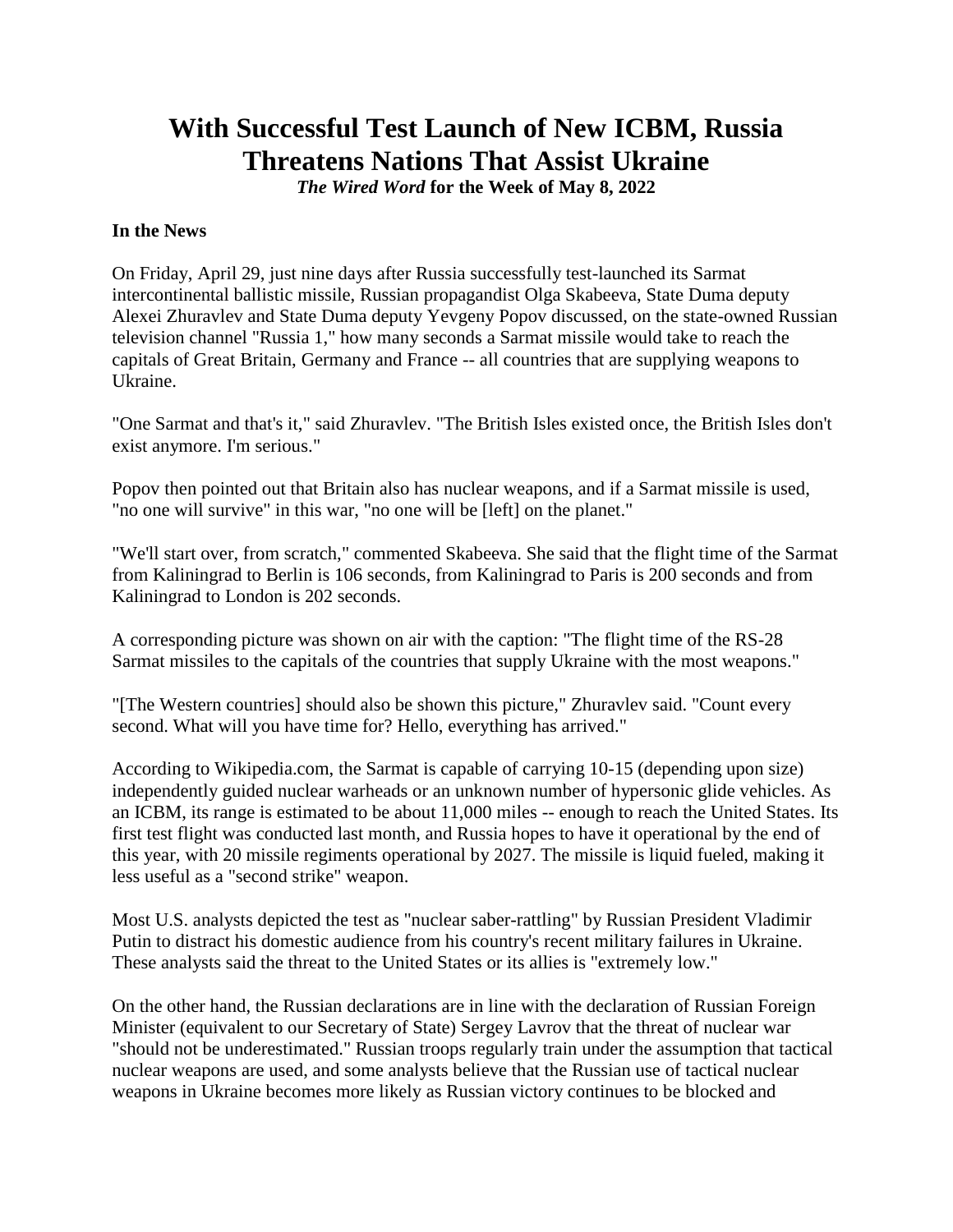Ukraine continues to launch counterattacks on Russian territory. These statements are thus in line with application of the military concept of "Escalate to De-escalate."

In this case, that means escalating to nuclear weapons on the Ukrainian battlefield to gain military success. Attacks on depots in NATO territories that are supplying arms to Ukraine would also fall under this concept. These attacks would at the same time serve as a warning that any effort to prevent Russian victory in Ukraine could lead to a full-scale nuclear war between Russia and the United States, Great Britain and (possibly) France. While the United States has a nuclear deterrent force, the country's leaders would then be faced with a choice: honor its NATO obligations -- and risk a nuclear attack on the homeland -- or back off, allowing a Russian victory and, in all likelihood, future Russian aggression.

In any case, no analyst puts the threat at zero.

More on this story can be found at these links:

[On Russian TV, European Countries Are Threatened With a Nuclear Strike for Assisting](http://url6748.thewiredword.com/ls/click?upn=FXq18njYKHucetmqt-2BDlq6tuzXe8fi0YvaU8LtIGCZkiqwyH9NIxW-2FTxdHgY7Sg3oWiGo4oLusYi3ilvTxMSp8uA-2BNYcdNTpJcaEqwcBbDLHWUoeqZFuGO5IUoZf5iQAS_sa_3P4Kxku8HPj-2F7I4XoZ3-2FXv9OsSYMv1idSWZlXhhfbq-2BSQce3dwmMi3-2FKRL57X8zahNWVMqSXIuLV2CogM9cAPZCCtnbhb1KEvMJTnX859-2BxMxmjExZjj5tjzI-2FXiu1u8SuLPhKAMyyOIHFyztzoKk62RqLBZthxenAUOwch4vqrhuRaeoKqVnX61-2FQ5NYuJOgrMnl5KGJJhnBQd8dNMpjjqUypAuvELnUVRaYFCl6UYmiulnoGGRnJYA8hC7DQuFXe4fsesu8fIEpBalOom3OmvwPFjGmnYB3VRPasnLvDIGpvOUfPXpUMOB3bD4mly-2F6Sk7yr6GFWsgoJR-2FDgiAodoKGUsPvJi7yVdCzVU7z1guHaunpmKek-2Fg-2FkQtJl5G3vB8ejoCw3rxyfKlBWg-2BvkrAcLv8HgtY9eJ5URHXTchX-2BNAyZ3l76Y-2Bjp3FxXnCZSnwjD80jDBnfwJ93aqUUIFEd9V928Kl0RUQr4iPJWo8b9-2FXLGtR89lSTFns9G0ifT)  Ukraine. *[Ukrayinska Pravda](http://url6748.thewiredword.com/ls/click?upn=FXq18njYKHucetmqt-2BDlq6tuzXe8fi0YvaU8LtIGCZkiqwyH9NIxW-2FTxdHgY7Sg3oWiGo4oLusYi3ilvTxMSp8uA-2BNYcdNTpJcaEqwcBbDLHWUoeqZFuGO5IUoZf5iQAS_sa_3P4Kxku8HPj-2F7I4XoZ3-2FXv9OsSYMv1idSWZlXhhfbq-2BSQce3dwmMi3-2FKRL57X8zahNWVMqSXIuLV2CogM9cAPZCCtnbhb1KEvMJTnX859-2BxMxmjExZjj5tjzI-2FXiu1u8SuLPhKAMyyOIHFyztzoKk62RqLBZthxenAUOwch4vqrhuRaeoKqVnX61-2FQ5NYuJOgrMnl5KGJJhnBQd8dNMpjjqUypAuvELnUVRaYFCl6UYmiulnoGGRnJYA8hC7DQuFXe4fsesu8fIEpBalOom3OmvwPFjGmnYB3VRPasnLvDIGpvOUfPXpUMOB3bD4mly-2F6Sk7yr6GFWsgoJR-2FDgiAodoKGUsPvJi7yVdCzVU7z1guHaunpmKek-2Fg-2FkQtJl5G3vB8ejoCw3rxyfKlBWg-2BvkrAcLv8HgtY9eJ5URHXTchX-2BNAyZ3l76Y-2Bjp3FxXnCZSnwjD80jDBnfwJ93aqUUIFEd9V928Kl0RUQr4iPJWo8b9-2FXLGtR89lSTFns9G0ifT)* [Putin Test-Launches 'Satan 2' Nuclear Missile to Make West 'Think Twice.'](http://url6748.thewiredword.com/ls/click?upn=FXq18njYKHucetmqt-2BDlqzz1hWcTHfY1gH9NFGdliOYSeT6Ai2DrmVs0HLXxhzGXfYepm-2FprgyFs4FFpL87OgE63fQZz7Oj5VI9q74J0nyCRfI8x450e-2FASPHr-2FLGkK6aNX-_3P4Kxku8HPj-2F7I4XoZ3-2FXv9OsSYMv1idSWZlXhhfbq-2BSQce3dwmMi3-2FKRL57X8zahNWVMqSXIuLV2CogM9cAPZCCtnbhb1KEvMJTnX859-2BxMxmjExZjj5tjzI-2FXiu1u8SuLPhKAMyyOIHFyztzoKk62RqLBZthxenAUOwch4vqrhuRaeoKqVnX61-2FQ5NYuJOgrMnl5KGJJhnBQd8dNMpjjqUypAuvELnUVRaYFCl6UYmiulnoGGRnJYA8hC7DQuFXe4fsesu8fIEpBalOom3OmvwPFjGmnYB3VRPasnLvDLaQbdPi9L3l7N-2B-2FFBY2WlK8KFjnTWVUZRjp-2FpFWcKe0IrAAIRgOgA3et-2FwXCF13bwgEfz0KSgWd7YgvwJSJT-2FObYno-2BfkCr2YaV-2Bd9gGCfX9pFEsdgTTToMSpIjQCIuqW3p6r-2FpeJtI0oYlUg11VSNvzHAAvHKPu-2BWfonK8tt1oDYrKFOn4Zy-2BIjP3GxlHttgIAIce4Hvm55H6Ro9qt8MT) *New York Post* [Putin Rattles His 'Satan II' Nuclear Saber to Hide Russian Failures in Ukraine War: Analysts.](http://url6748.thewiredword.com/ls/click?upn=FXq18njYKHucetmqt-2BDlq1j9UQ7IOeHujKc1eD8E88nDKS75Y2dInRY3epPOOO9S7Y27SSichtKRIsHxGSGbM6h1v07ikO84IZ8dgMQNxdgm1bBFFcJwgmvFnt46BYPvsrt8_3P4Kxku8HPj-2F7I4XoZ3-2FXv9OsSYMv1idSWZlXhhfbq-2BSQce3dwmMi3-2FKRL57X8zahNWVMqSXIuLV2CogM9cAPZCCtnbhb1KEvMJTnX859-2BxMxmjExZjj5tjzI-2FXiu1u8SuLPhKAMyyOIHFyztzoKk62RqLBZthxenAUOwch4vqrhuRaeoKqVnX61-2FQ5NYuJOgrMnl5KGJJhnBQd8dNMpjjqUypAuvELnUVRaYFCl6UYmiulnoGGRnJYA8hC7DQuFXe4fsesu8fIEpBalOom3OmvwPFjGmnYB3VRPasnLvDKqAjZaNHtmRof5IIbX0nwfQkqsTxmoETGnRNGFisS3WRJIEe-2Bf1lsvchfjY3cj3L-2BrLlKzHMmQ597EXpfRq0ZlzfsDTioa2i9GxW7lP44rIYVEWfuYsnqqiViVhMSjkCxORbrP89rV5kXMJt5jj-2FKG-2BBwbID7cq7O2xCRs0XSsA6dFw1JnQJaO8bURzUEU7AktwPXzfVVTDck-2FmYx-2BmR9b)  *[CNN](http://url6748.thewiredword.com/ls/click?upn=FXq18njYKHucetmqt-2BDlq1j9UQ7IOeHujKc1eD8E88nDKS75Y2dInRY3epPOOO9S7Y27SSichtKRIsHxGSGbM6h1v07ikO84IZ8dgMQNxdgm1bBFFcJwgmvFnt46BYPvsrt8_3P4Kxku8HPj-2F7I4XoZ3-2FXv9OsSYMv1idSWZlXhhfbq-2BSQce3dwmMi3-2FKRL57X8zahNWVMqSXIuLV2CogM9cAPZCCtnbhb1KEvMJTnX859-2BxMxmjExZjj5tjzI-2FXiu1u8SuLPhKAMyyOIHFyztzoKk62RqLBZthxenAUOwch4vqrhuRaeoKqVnX61-2FQ5NYuJOgrMnl5KGJJhnBQd8dNMpjjqUypAuvELnUVRaYFCl6UYmiulnoGGRnJYA8hC7DQuFXe4fsesu8fIEpBalOom3OmvwPFjGmnYB3VRPasnLvDKqAjZaNHtmRof5IIbX0nwfQkqsTxmoETGnRNGFisS3WRJIEe-2Bf1lsvchfjY3cj3L-2BrLlKzHMmQ597EXpfRq0ZlzfsDTioa2i9GxW7lP44rIYVEWfuYsnqqiViVhMSjkCxORbrP89rV5kXMJt5jj-2FKG-2BBwbID7cq7O2xCRs0XSsA6dFw1JnQJaO8bURzUEU7AktwPXzfVVTDck-2FmYx-2BmR9b)*

# **The Big Questions**

1. How should we go about our lives as people of faith in a dangerous world? How do you respond when you feel threatened? Why?

2. Fear is often the central theme that drives a lot of news coverage: fear of war, fear of terrorism, fear of global warming, fear of economic disaster, fear of job loss, fear of victimization from crime, fear of pandemic and so forth. In what ways is

Christianity a different response to those things? What are its central themes when it comes to threatening situations?

3. How does Christ's instruction to love our enemies apply to people/groups/nations that issue threats?

4. Why are some people naturally worriers and others naturally carefree? Does either attitude reflect anything about that person's faith? If so, what?

5. Where would Christianity be today if the apostles had let their fears control them? (See [Acts](http://url6748.thewiredword.com/ls/click?upn=FXq18njYKHucetmqt-2BDlq7yUGu2EWPSz-2Brkxn3-2Blc81laFvNpatXtNw2c8uopxzgZ9totyxW2ajHLIppTo6dM7LJPaInxcIo8Yk-2F8w-2BYmJuvGoJN-2FzybQEkKlLS7ZMclQD4S_3P4Kxku8HPj-2F7I4XoZ3-2FXv9OsSYMv1idSWZlXhhfbq-2BSQce3dwmMi3-2FKRL57X8zahNWVMqSXIuLV2CogM9cAPZCCtnbhb1KEvMJTnX859-2BxMxmjExZjj5tjzI-2FXiu1u8SuLPhKAMyyOIHFyztzoKk62RqLBZthxenAUOwch4vqrhuRaeoKqVnX61-2FQ5NYuJOgrMnl5KGJJhnBQd8dNMpjjqUypAuvELnUVRaYFCl6UYmiulnoGGRnJYA8hC7DQuFXe4fsesu8fIEpBalOom3OmvwPFjGmnYB3VRPasnLvDK1NqBQ7EO7h94TQ6wuiOXC81fnqForJEN-2B2At3HXvGJO7xp80ly9DfapundqeFcvx67MY-2FodoRl4i2u6hXc7105NXrDAN9zTmiamT9F6-2FT-2BFfK1dOWYlJEyesaarb1KYeHldZRdPtC-2FQWmUnPP4ftySh5YM1aNXaZAgtuVmQHKHuYPuxqpb9wIZk2cwQx-2FdA06-2FXB-2BPZ3JhxSZ5ybjTAjE)  [4:29-31.](http://url6748.thewiredword.com/ls/click?upn=FXq18njYKHucetmqt-2BDlq7yUGu2EWPSz-2Brkxn3-2Blc81laFvNpatXtNw2c8uopxzgZ9totyxW2ajHLIppTo6dM7LJPaInxcIo8Yk-2F8w-2BYmJuvGoJN-2FzybQEkKlLS7ZMclQD4S_3P4Kxku8HPj-2F7I4XoZ3-2FXv9OsSYMv1idSWZlXhhfbq-2BSQce3dwmMi3-2FKRL57X8zahNWVMqSXIuLV2CogM9cAPZCCtnbhb1KEvMJTnX859-2BxMxmjExZjj5tjzI-2FXiu1u8SuLPhKAMyyOIHFyztzoKk62RqLBZthxenAUOwch4vqrhuRaeoKqVnX61-2FQ5NYuJOgrMnl5KGJJhnBQd8dNMpjjqUypAuvELnUVRaYFCl6UYmiulnoGGRnJYA8hC7DQuFXe4fsesu8fIEpBalOom3OmvwPFjGmnYB3VRPasnLvDK1NqBQ7EO7h94TQ6wuiOXC81fnqForJEN-2B2At3HXvGJO7xp80ly9DfapundqeFcvx67MY-2FodoRl4i2u6hXc7105NXrDAN9zTmiamT9F6-2FT-2BFfK1dOWYlJEyesaarb1KYeHldZRdPtC-2FQWmUnPP4ftySh5YM1aNXaZAgtuVmQHKHuYPuxqpb9wIZk2cwQx-2FdA06-2FXB-2BPZ3JhxSZ5ybjTAjE))

# **Confronting the News With Scripture and Hope**

Here are some Bible verses to guide your discussion: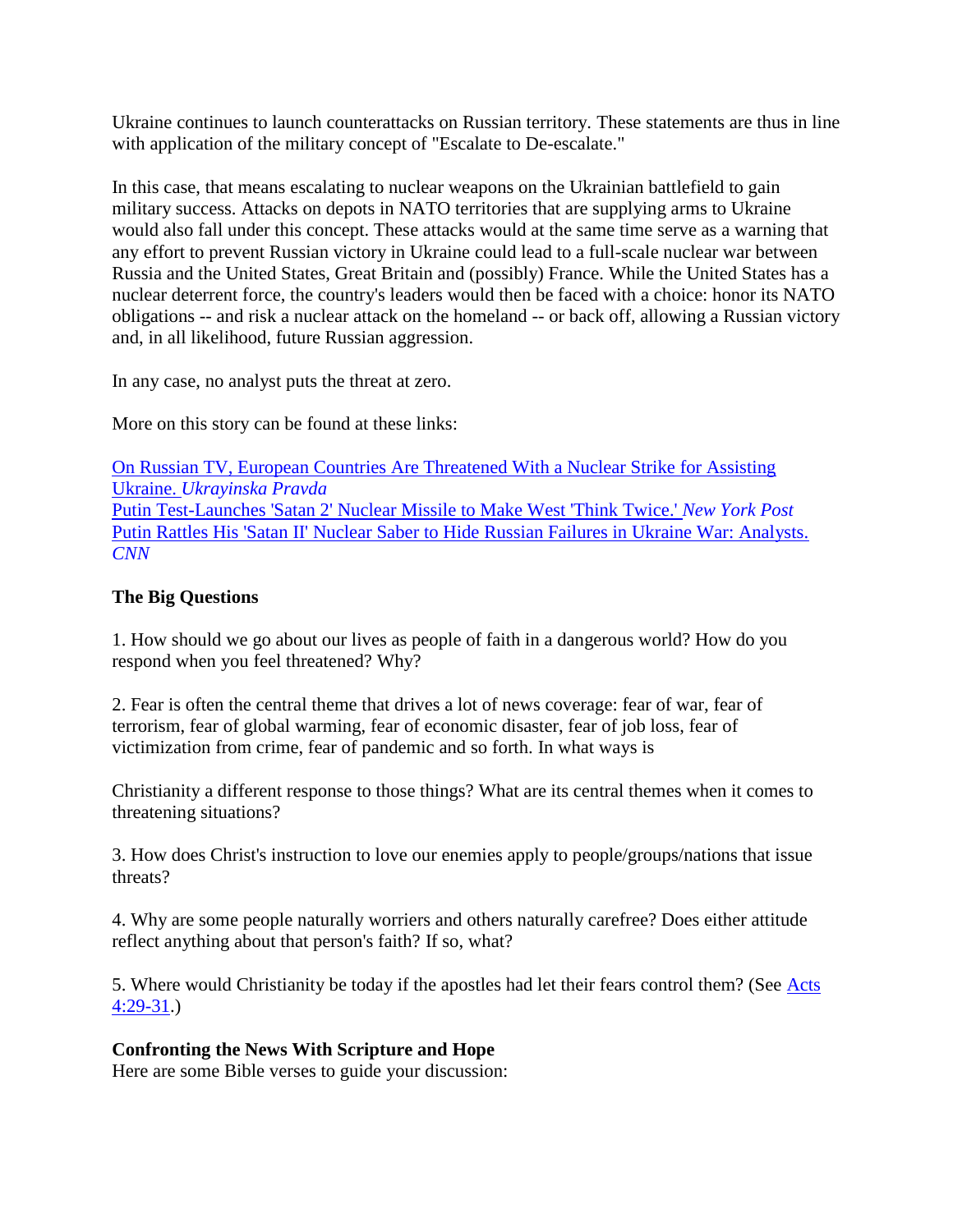### **Psalm 23:5**

*You prepare a table before me in the presence of my enemies ...* (For context, read **Psalm 23:1-**[6.](http://url6748.thewiredword.com/ls/click?upn=FXq18njYKHucetmqt-2BDlq7yUGu2EWPSz-2Brkxn3-2Blc81laFvNpatXtNw2c8uopxzgk-2F25Aod3niNeWj7IB-2FLYltHkziqJXqrbOoxGf7nrekt0t64TRVTDeZoOHbZwYxBzCF1s_3P4Kxku8HPj-2F7I4XoZ3-2FXv9OsSYMv1idSWZlXhhfbq-2BSQce3dwmMi3-2FKRL57X8zahNWVMqSXIuLV2CogM9cAPZCCtnbhb1KEvMJTnX859-2BxMxmjExZjj5tjzI-2FXiu1u8SuLPhKAMyyOIHFyztzoKk62RqLBZthxenAUOwch4vqrhuRaeoKqVnX61-2FQ5NYuJOgrMnl5KGJJhnBQd8dNMpjjqUypAuvELnUVRaYFCl6UYmiulnoGGRnJYA8hC7DQuFXe4fsesu8fIEpBalOom3OmvwPFjGmnYB3VRPasnLvDI9dh08EIroSfIwjXN8WaMgLPnMliXEqHm3RVCl7OoPWvF6JGYfsWO8oJDjQiD8-2FM98xutIcmhA5WHwM71griUJE7kQM5Xy0NG4BvNM8y4fwbOKhEW6RoLUk3DEhwrSrCSrqAUEIPXAC4rhkmPDpt4H0RXviGLWafLwx3pb2rcWXO4est1SJuevtygJ0PkuklOszNBAjP0L6eJ3sczr3iW2))

Psalm 23 comes out of the Middle Eastern world, where in biblical times, there were some strong traditions about hospitality. For example, a man being pursued by enemies could run to someone's tent and, even if that were the tent of a foe, he could ask for refuge. Custom dictated that the tent owner not only take that person in, but also prepare a meal for him. His enemies could stand and glare outside the tent, but could do no more as long as the pursued person remained inside. "You prepare a table before me in the presence of my enemies."

In World War II, during the bombing of London by the Nazi regime, this verse from Psalm 23 was a favorite one for Communion services -- even in one instance while part of the church was hit while the service continued. The Lord's Supper was God's table spread for worshipers, and it continued to nourish them spiritually even while their city was under attack.

There are also parallels in the natural world. During times of drought, animals that are normally predator and prey, such as the lion and the gazelle, can sometimes be seen drinking at the same time from scarce water holes. The common problem they face, needing water, seems to impose a sort of truce on them, and the available water becomes the table spread in the presence of enemies.

**Questions:** In what literal ways does God spread a table before us even in the presence of enemies? In what spiritual ways does God spread a table before us? What is our obligation, if any, toward those whose tables contain less than ours?

# **Hebrews 12:28**

*Therefore, since we are receiving a kingdom that cannot be shaken, let us give thanks, by which we offer to God an acceptable worship with reverence and awe; …* (For context, read [Hebrews](http://url6748.thewiredword.com/ls/click?upn=FXq18njYKHucetmqt-2BDlq7yUGu2EWPSz-2Brkxn3-2Blc81laFvNpatXtNw2c8uopxzg5vhX8DWfinujjRFMmgP-2BZ87bjOS7zuG3t1OUlHSzBcuEbr3GciixziFteHLfuTV0Nnuk_3P4Kxku8HPj-2F7I4XoZ3-2FXv9OsSYMv1idSWZlXhhfbq-2BSQce3dwmMi3-2FKRL57X8zahNWVMqSXIuLV2CogM9cAPZCCtnbhb1KEvMJTnX859-2BxMxmjExZjj5tjzI-2FXiu1u8SuLPhKAMyyOIHFyztzoKk62RqLBZthxenAUOwch4vqrhuRaeoKqVnX61-2FQ5NYuJOgrMnl5KGJJhnBQd8dNMpjjqUypAuvELnUVRaYFCl6UYmiulnoGGRnJYA8hC7DQuFXe4fsesu8fIEpBalOom3OmvwPFjGmnYB3VRPasnLvDKCJG2IskZzryv-2BJpDOnUThzTgBIB79eq4GD47jMBhv1c7CPSXfDbyuks8DOI7AyGDwGWabnOSXbh0qQYxtlH62ajVVfA-2Fu-2BYtP2XbBiLGEDhPYzdfQd-2BQopSZVwvj7UnGJmM0gernWxk43XPyXggXFCx0OO6ER-2BdggiIuL3EYJyO4ObjfMe394Z3WryLk0zV6APXGbe9h3Iqt4WPUMXU6k)  [12:25-29.](http://url6748.thewiredword.com/ls/click?upn=FXq18njYKHucetmqt-2BDlq7yUGu2EWPSz-2Brkxn3-2Blc81laFvNpatXtNw2c8uopxzg5vhX8DWfinujjRFMmgP-2BZ87bjOS7zuG3t1OUlHSzBcuEbr3GciixziFteHLfuTV0Nnuk_3P4Kxku8HPj-2F7I4XoZ3-2FXv9OsSYMv1idSWZlXhhfbq-2BSQce3dwmMi3-2FKRL57X8zahNWVMqSXIuLV2CogM9cAPZCCtnbhb1KEvMJTnX859-2BxMxmjExZjj5tjzI-2FXiu1u8SuLPhKAMyyOIHFyztzoKk62RqLBZthxenAUOwch4vqrhuRaeoKqVnX61-2FQ5NYuJOgrMnl5KGJJhnBQd8dNMpjjqUypAuvELnUVRaYFCl6UYmiulnoGGRnJYA8hC7DQuFXe4fsesu8fIEpBalOom3OmvwPFjGmnYB3VRPasnLvDKCJG2IskZzryv-2BJpDOnUThzTgBIB79eq4GD47jMBhv1c7CPSXfDbyuks8DOI7AyGDwGWabnOSXbh0qQYxtlH62ajVVfA-2Fu-2BYtP2XbBiLGEDhPYzdfQd-2BQopSZVwvj7UnGJmM0gernWxk43XPyXggXFCx0OO6ER-2BdggiIuL3EYJyO4ObjfMe394Z3WryLk0zV6APXGbe9h3Iqt4WPUMXU6k))

In the verses immediately preceding verse 28, the author of Hebrews talks about God's voice shaking the earth. Then he quotes God as saying, "Yet once more I will shake not only the earth but also the heaven." The writer goes on to say that this "indicates the removal of what is shaken -- that is, created things -- so that what cannot be shaken" -- i.e. the kingdom of God -- "will remain." He adds "Therefore, since we are receiving a kingdom that cannot be shaken, let us give thanks," …

The writer's point here is that there is no guarantee that the earth or the things on it will remain steady and survive forever. Life, in fact, is constantly being shaken up. But these verses from Hebrews remind us that God's kingdom, the realm where Christians have their other citizenship, cannot be shaken or destroyed. And by extension, that means that we have a haven of ultimate security.

**Questions:** To what degree, if any, does the promise of an unshakeable kingdom to come at the end of time help you deal with present fears in this world? To what degree should it help?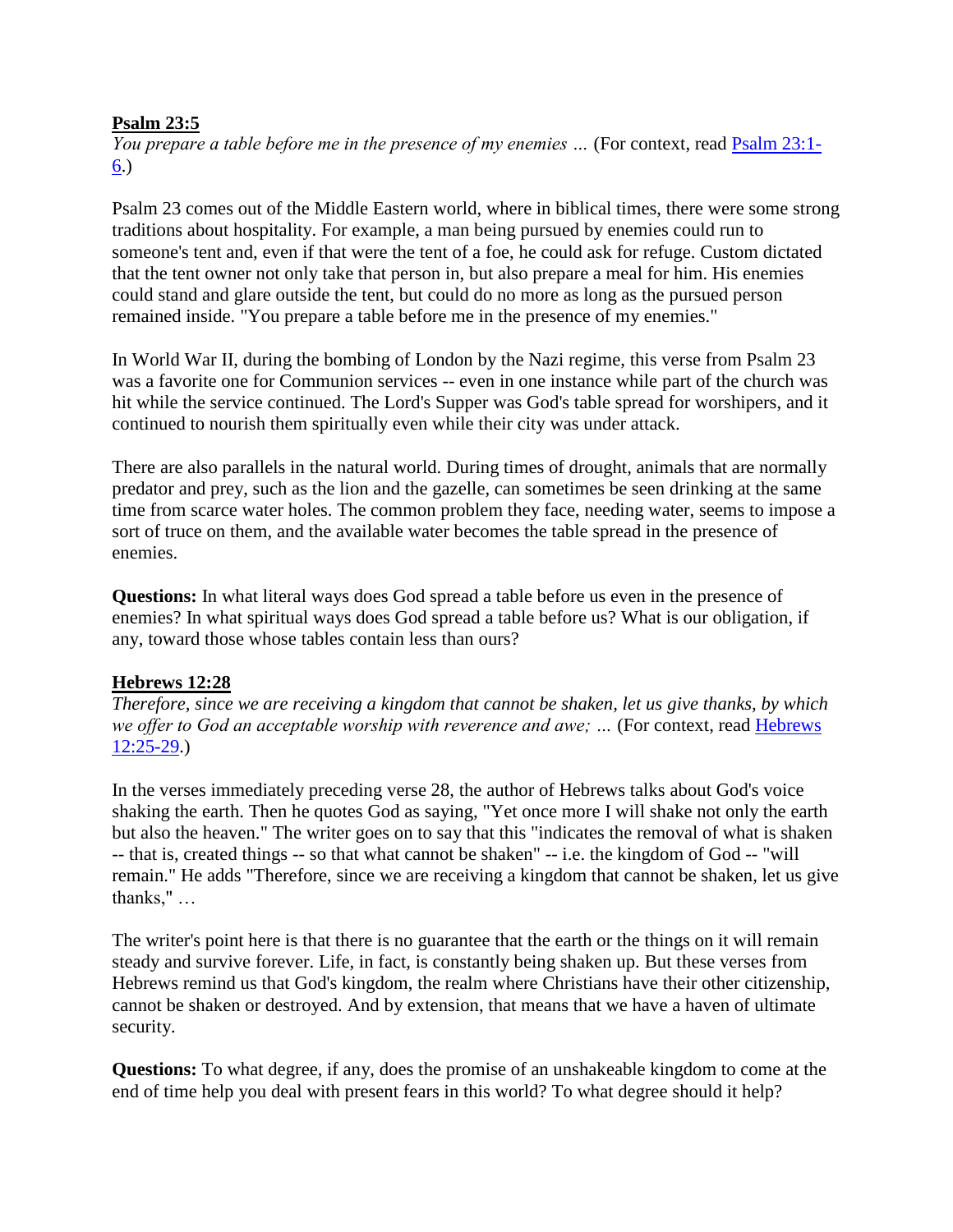### **Matthew 10:28**

*Do not fear those who kill the body but cannot kill the soul; rather fear him who can destroy both soul and body in hell.* (For context, read [Matthew 10:1, 16-31.](http://url6748.thewiredword.com/ls/click?upn=FXq18njYKHucetmqt-2BDlq7yUGu2EWPSz-2Brkxn3-2Blc81laFvNpatXtNw2c8uopxzgIq7Ta3vLnsgBj4ZPQBMTSfPZKI-2FbKBI3YSuWmRktt1ULmJ4uIZ9s4l5R2PXdi9-2Bj-oQv_3P4Kxku8HPj-2F7I4XoZ3-2FXv9OsSYMv1idSWZlXhhfbq-2BSQce3dwmMi3-2FKRL57X8zahNWVMqSXIuLV2CogM9cAPZCCtnbhb1KEvMJTnX859-2BxMxmjExZjj5tjzI-2FXiu1u8SuLPhKAMyyOIHFyztzoKk62RqLBZthxenAUOwch4vqrhuRaeoKqVnX61-2FQ5NYuJOgrMnl5KGJJhnBQd8dNMpjjqUypAuvELnUVRaYFCl6UYmiulnoGGRnJYA8hC7DQuFXe4fsesu8fIEpBalOom3OmvwPFjGmnYB3VRPasnLvDJx9OgUtSILAZ4i31B864IgORlv3YVEkdxCvzTlucO6KFCA8GelGTq3Ouyc6Vz7jZU7NUAW-2F3ptnBjy-2BGSfycut0Rqa5i4V33fL4fRU2CRG-2BiOToU8Eeo2ovpfHd85DmWz17EPk-2By2h7i6N9-2FrsXwUYwCFZ3JRSLrlbrxSpDJ-2B9naE9GfJT1iM96nY08HiwSC8tLi6Ug7uxbzo71ZENdyXX))

This verse is part of a passage where Jesus is preparing the Twelve to go out on a teaching and healing mission throughout Israel. As part of their preparation, Jesus warns them about persecution they may encounter. Jesus assures them that those who, despite persecution, remain faithful to the end "will be saved" (v. 22). That is, though they may not be rescued from the persecution, their spiritual survival is guaranteed. That eventually leads to the comment in verse 28, that the disciples should not focus on temporal fears, but instead have an eye on eternity.

In the context of the text, Jesus' remarks are aimed at helping these disciples fulfill their mission of proclaiming the gospel. He did not want them to hesitate to speak out due to fear of bearing public witness. In essence, however, Jesus' comment is about preferring eternal security over temporal security when the two are in conflict.

**Questions:** In what ways do Jesus' remarks to his disciples in the specific situation of the mission journey apply to the larger context of our lives as Christians? In what ways do his remarks speak to our fears about earthbound threats?

#### **Romans 8:38-39**

*For I am convinced that neither death, nor life, nor angels, nor rulers, nor things present, nor things to come, nor powers, nor height, nor depth, nor anything else in all creation, will be able to separate us from the love of God in Christ Jesus our Lord.* (For context, read [Romans 8:31-](http://url6748.thewiredword.com/ls/click?upn=FXq18njYKHucetmqt-2BDlq7yUGu2EWPSz-2Brkxn3-2Blc81laFvNpatXtNw2c8uopxzgSyBqfrH56NmBG6W29PCdif08YF6T4uG7NExG98x3d7aPe7B8AyWEj49znnX7mbVy9IQS_3P4Kxku8HPj-2F7I4XoZ3-2FXv9OsSYMv1idSWZlXhhfbq-2BSQce3dwmMi3-2FKRL57X8zahNWVMqSXIuLV2CogM9cAPZCCtnbhb1KEvMJTnX859-2BxMxmjExZjj5tjzI-2FXiu1u8SuLPhKAMyyOIHFyztzoKk62RqLBZthxenAUOwch4vqrhuRaeoKqVnX61-2FQ5NYuJOgrMnl5KGJJhnBQd8dNMpjjqUypAuvELnUVRaYFCl6UYmiulnoGGRnJYA8hC7DQuFXe4fsesu8fIEpBalOom3OmvwPFjGmnYB3VRPasnLvDIu464Nxq9kTQ1qykpUPkRXIygTv1sMVyXon3-2BnOoTlGf6ew2rOuXLWEqfu-2FLfZojRTeHUEA5rzncWcKhrnZDXoPe1wcZ-2FpVEJn1LyYWQhrFk1sKIWQK318Y10mM7vRaPgSYjhJDwMq2zVTaCpGPInOXq4CBrJRG0gJCr7vnenkDZui-2FIXgNAbQWEclCaN52M9VNVUKB9vT3U4OVwZM1l42) [39.](http://url6748.thewiredword.com/ls/click?upn=FXq18njYKHucetmqt-2BDlq7yUGu2EWPSz-2Brkxn3-2Blc81laFvNpatXtNw2c8uopxzgSyBqfrH56NmBG6W29PCdif08YF6T4uG7NExG98x3d7aPe7B8AyWEj49znnX7mbVy9IQS_3P4Kxku8HPj-2F7I4XoZ3-2FXv9OsSYMv1idSWZlXhhfbq-2BSQce3dwmMi3-2FKRL57X8zahNWVMqSXIuLV2CogM9cAPZCCtnbhb1KEvMJTnX859-2BxMxmjExZjj5tjzI-2FXiu1u8SuLPhKAMyyOIHFyztzoKk62RqLBZthxenAUOwch4vqrhuRaeoKqVnX61-2FQ5NYuJOgrMnl5KGJJhnBQd8dNMpjjqUypAuvELnUVRaYFCl6UYmiulnoGGRnJYA8hC7DQuFXe4fsesu8fIEpBalOom3OmvwPFjGmnYB3VRPasnLvDIu464Nxq9kTQ1qykpUPkRXIygTv1sMVyXon3-2BnOoTlGf6ew2rOuXLWEqfu-2FLfZojRTeHUEA5rzncWcKhrnZDXoPe1wcZ-2FpVEJn1LyYWQhrFk1sKIWQK318Y10mM7vRaPgSYjhJDwMq2zVTaCpGPInOXq4CBrJRG0gJCr7vnenkDZui-2FIXgNAbQWEclCaN52M9VNVUKB9vT3U4OVwZM1l42))

This statement is part of Paul's great testimony of faith to the Christians in Rome about all the forces that threaten people in this life. Paul begins that list in verse 35: "hardship … distress ... persecution ... famine ..." In verse 36, he interrupts the list to quote Psalm 44:22 to show that hardships and other difficulties have always pursued the faithful. In verse 37, he makes an affirmative statement about the way Christ's love enables the faithful afflicted ones to hold on. Then, in verse 38, Paul resumes the list of threats: "death ... life ... angels ... rulers, ..." *Not one of these alone, nor all together, can separate us from God's love in Christ Jesus.*

**Questions:** How, if at all, does Paul's testimony in these verses ring true for you? When has it been hardest for you to believe these verses? How might your group pray specifically for you this week?

#### **For Further Discussion**

1. Respond to these comments of TWW team member Frank Ramirez regarding the Russian broadcast described in the "In the News" section above: "Regarding existential threat -- it's not always clear how serious the threat is, but we can feel the threat deeply. 9/11 was a terrible day in American history when around 3,000 Americans were lost. Only a few years before, around a million Rwandans, with the full support of some pastors, were murdered one by one, close at hand, often close up and personal with machetes.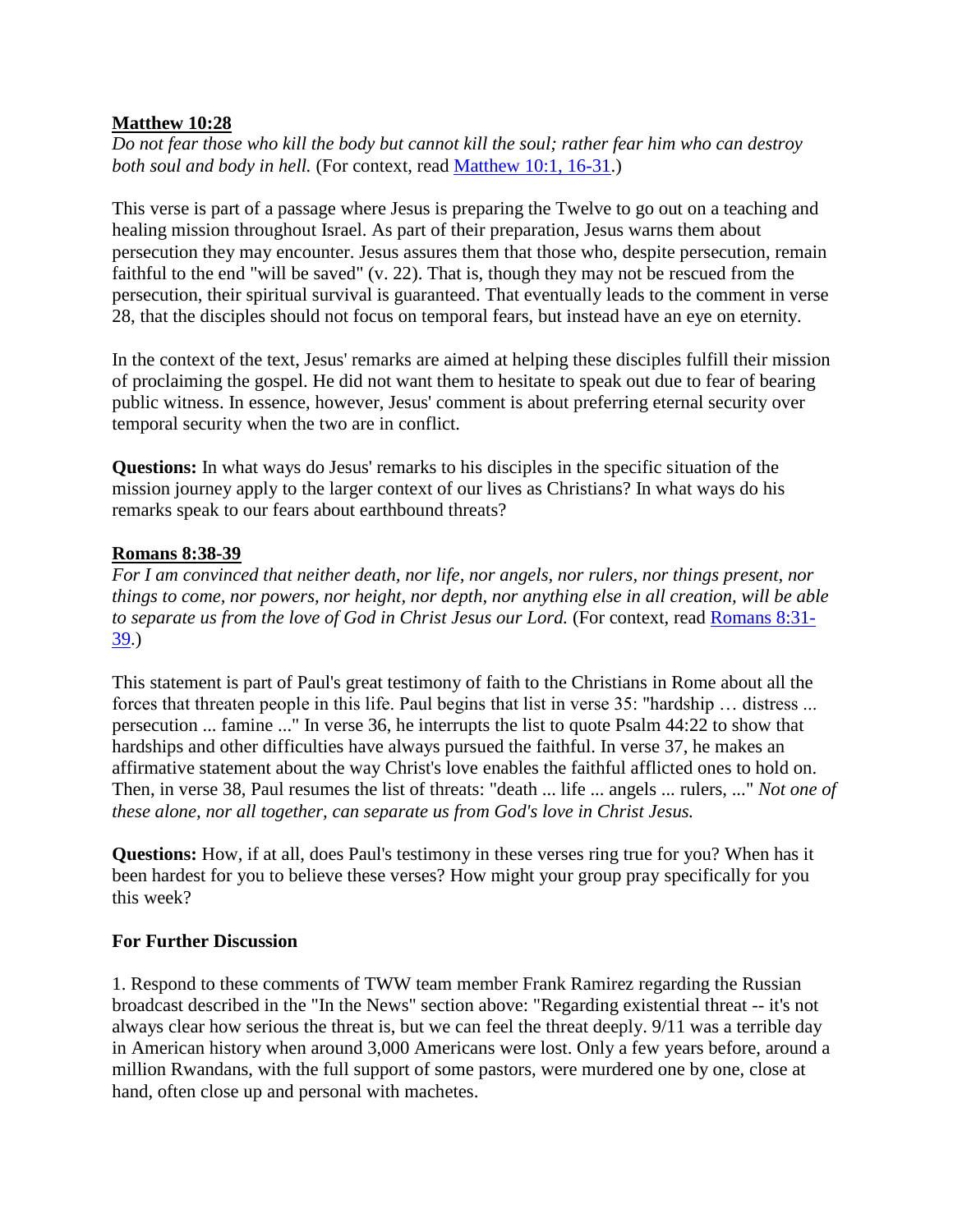"You can't compare the level of pain people feel, but the existential threat of a lone successful terrorist attack, with nothing on that scale repeated on our shores, [perhaps gives us some sense of how] the Mutually Assured Destruction would be experienced if a nuclear war were to begin in Europe. It's hard to know if the 'banter' quoted on this [Russian] show was meant as a serious threat, or the equivalent of saying 'Boo!' to get a rise out of someone.

 "I think [we] ought to respond to this threat by emphasizing, more than ever, ways in which we can contribute to the kingdom of God. Churches can explore how to help refugees with relocation, support feeding the hungry, support their denomination's work in Ukraine, and in other war-torn areas of the world, and of course pray without ceasing."

2. Jesus said, "Pray for those who persecute you." For what specifically should we ask when praying for warmongers? How does Christ's instruction to love our enemies apply to those who attack others? What does loving one's enemies mean in terms of resisting them?

3. Read [Esther 4:6-17](http://url6748.thewiredword.com/ls/click?upn=FXq18njYKHucetmqt-2BDlq7yUGu2EWPSz-2Brkxn3-2Blc81laFvNpatXtNw2c8uopxzg7o9SbkG-2B4r0ce0Np9v0jccaVE7icd6DV8-2FYdMzXjV6BP3ZPknTKUW2IwBrVVXAf2aVHT_3P4Kxku8HPj-2F7I4XoZ3-2FXv9OsSYMv1idSWZlXhhfbq-2BSQce3dwmMi3-2FKRL57X8zahNWVMqSXIuLV2CogM9cAPZCCtnbhb1KEvMJTnX859-2BxMxmjExZjj5tjzI-2FXiu1u8SuLPhKAMyyOIHFyztzoKk62RqLBZthxenAUOwch4vqrhuRaeoKqVnX61-2FQ5NYuJOgrMnl5KGJJhnBQd8dNMpjjqUypAuvELnUVRaYFCl6UYmiulnoGGRnJYA8hC7DQuFXe4fsesu8fIEpBalOom3OmvwPFjGmnYB3VRPasnLvDJHCLfOjISKZWRTW0VGTWrM9DDMmZ7PYLAUwCE7kiOMypa3gRhkx17QD-2Fa3wnU8OuejcKG4H2QvnCyi-2F4BBna4gbS-2FHpCvpWhV4RtWVGbVxR01iFk99ArwApP9kmYI5Yc-2BGdbv9ewzwRA2FG05MYvbuktjdm23JzvbQn4fSUPEOYpaFKPqVlbnZHbwc1y4tuau-2F3Xt-2BY8cg6uUS90m20dhc) and discuss Esther's response to the possible threat to her life.

### **Responding to the News**

Consider the ideas for responding in the third paragraph of Frank Ramirez's entry in the "For Further Discussion" above.

### **Prayer**

O God, we pray that the hope that is ours through faith in Christ will enable us to speak that hope to the world, even in times of threat. Please grant wisdom, courage and perseverance to all who work for peace and justice. In Jesus' name. Amen.

# **Other News This Week**

# **Russian Church-State Partnership Divides the Faithful** *The Wired Word* **for the Week of May 8, 2022**

#### **In the News**

Some Russian Orthodox Church (ROC) congregations in the Russian diaspora are leaving the ROC over its support of Russian President Vladimir Putin's attack on Ukraine. This follows hundreds of ROC congregations in Ukraine which have left the ROC to affiliate with the Orthodox Church of Ukraine, which has been recognized as self-governing (autocephalous) by most other Eastern Orthodox churches. Andrey Sinitsyn, a Russian living in Italy, worships at one of the churches that have broken ties with the Moscow patriarchate and are realigning with the Orthodox Church based in Istanbul, whose leader opposes Russian aggression.

"Kirill [Patriarch of Moscow and all Rus' and Primate of the ROC since 2009] got too close to the government," Sinitsyn says. "It's unacceptable. The church should be independent."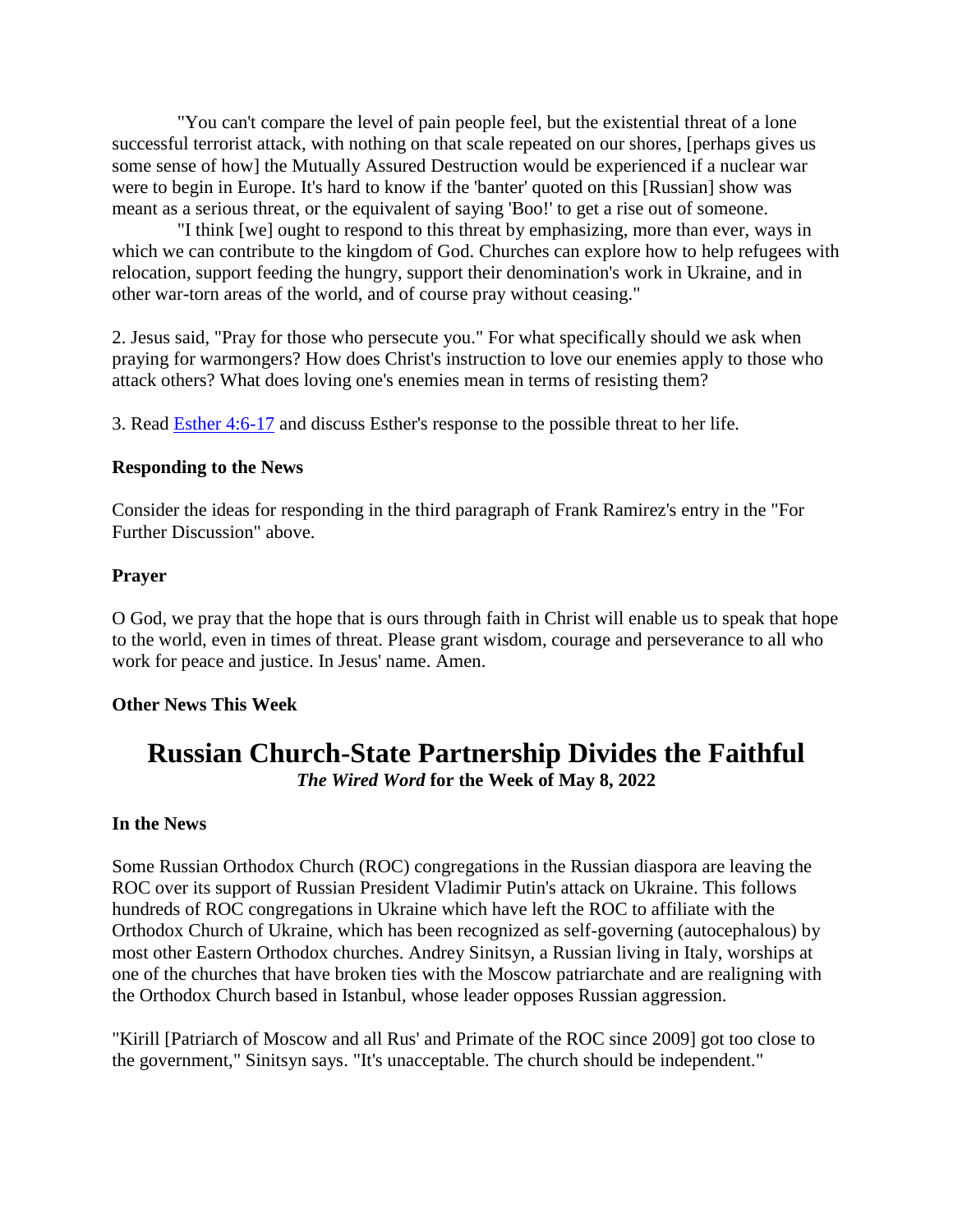Sergei Chapnin, who once worked for Kirill, said the patriarch is after "power and influence, but because of the war, he actually loses it."

Fr. Ioann Burdin, a priest from a parish outside Moscow, said it isn't only Ukrainians who are jumping ship; people in Russia are also leaving the church in protest over Putin's war, which has forced nearly 8 million Ukrainians from their homes. At great personal risk, hundreds of Russian Orthodox clerics signed a letter calling for an end to the war. Burdin was interrogated, fined and threatened with legal action after he described Russian military movements as "fratricidal conflict."

Global affairs columnist, Janine di Giovanni, of *Foreign Policy*, writes, "Putin has woven nationalism, faith, conservative values, and the restoration of the *Russky mir* ('Russian world')." She calls Kirill Putin's wingman. Kirill characterized the rise in authoritarianism in Russia as "a miracle of God." Both men have publicly supported each other's rise to power in their respective spheres of influence. Some might find the body language of the men in [the photo in this article](http://url6748.thewiredword.com/ls/click?upn=FXq18njYKHucetmqt-2BDlq9OYFMebC678IF5bvbwx9kt9WIDnsyLJion3Rd6BqLmllwBbiwcReo25B8jfYM7zQHNJvljlG3ifYHTdo-2B71vEIj01h0zjrMN0wp2acYuiTaC1VIsx-2BjXHi8vFC2ONvC-2Fe1HOmxtb0eqgFVbhpO4WJVdchlBU1lE-2FnvVidK62nHPrZu3-2FlEHig8cBGot8a2KXw-3D-3DpzPV_3P4Kxku8HPj-2F7I4XoZ3-2FXv9OsSYMv1idSWZlXhhfbq-2BSQce3dwmMi3-2FKRL57X8zahNWVMqSXIuLV2CogM9cAPZCCtnbhb1KEvMJTnX859-2BxMxmjExZjj5tjzI-2FXiu1u8SuLPhKAMyyOIHFyztzoKk62RqLBZthxenAUOwch4vqrhuRaeoKqVnX61-2FQ5NYuJOgrMnl5KGJJhnBQd8dNMpjjqUypAuvELnUVRaYFCl6UYmiulnoGGRnJYA8hC7DQuFXe4fsesu8fIEpBalOom3OmvwPFjGmnYB3VRPasnLvDJxsnQK56AqrhBXd7PAqZSseoFni-2FMFGaw94Q8NYWIOvb8t4UmTBA-2FVm3uiImMSRb-2Fox-2BRAWUuXhzCbsDAwblvsvnGmtXgVs-2F75vuT8z9fbdlt-2BO75IGeMGzOPc3b5gHDkuOkv9iphg91MPQU8AhAwLaBO-2FzVYFv59F2e4ALWfTw3Q9tFGE6Jpc5AwIeaXVZYuU0W5efd17PusXqH39HNkA) revealing, as it appears to show Kirill bowing to Putin.

In Putin's hometown of St. Petersburg, the Russian president has been depicted as an angel blessing the city and as a Roman emperor. Some ROC sects even pray to Putin, whom they exalt as a kind of patron saint or the reincarnation of the apostle Paul. Many Russians see Putin as the nation's spiritual father, sent by God to Russia as a kind of messiah. One senior Russian government official declared last year that "If there's Putin -- there's Russia, if there's no Putin - there's no Russia."

Speaking at a March rally in Moscow to celebrate the anniversary of the annexation of Crimea eight years ago, Putin said his motive was "to liberate people from the genocide … in Donbass and in Ukraine," adding his version of Jesus' words from John 15:13, "there's no other love other than if someone that gives their soul for their friends."

According to Fr. Cyrill Hovorun, a University College Stockholm professor who used to work in the Moscow patriarchate, Putin is supplying the guns for the attack, while "the church is the main supplier of the ideology" he uses to justify his actions.

Patriarch Kirill has characterized the Russian invasion of its neighbor as a holy war against an evil and morally corrupt West with its "excess consumption" and "gay pride parades" that could lead to an "apocalypse." In a March sermon, Kirill said that nothing less than "human salvation" is at stake. Under these circumstances, there could be no doubt in his mind that God is on the side of Russia.

Kirill has trumpeted Russian propaganda that Ukraine wants to eradicate Orthodox Christianity and has committed "genocide" against ethnic Russians in Ukraine's Donbas region. He has also parroted the Kremlin's line that Ukraine is a part of the ROC's "canonic territory," that Ukraine is part of Russia, which poses no military threat to anyone. Even after the Bucha massacre on April 3, Kirill praised Russian soldiers and insisted that Russia is "peaceful."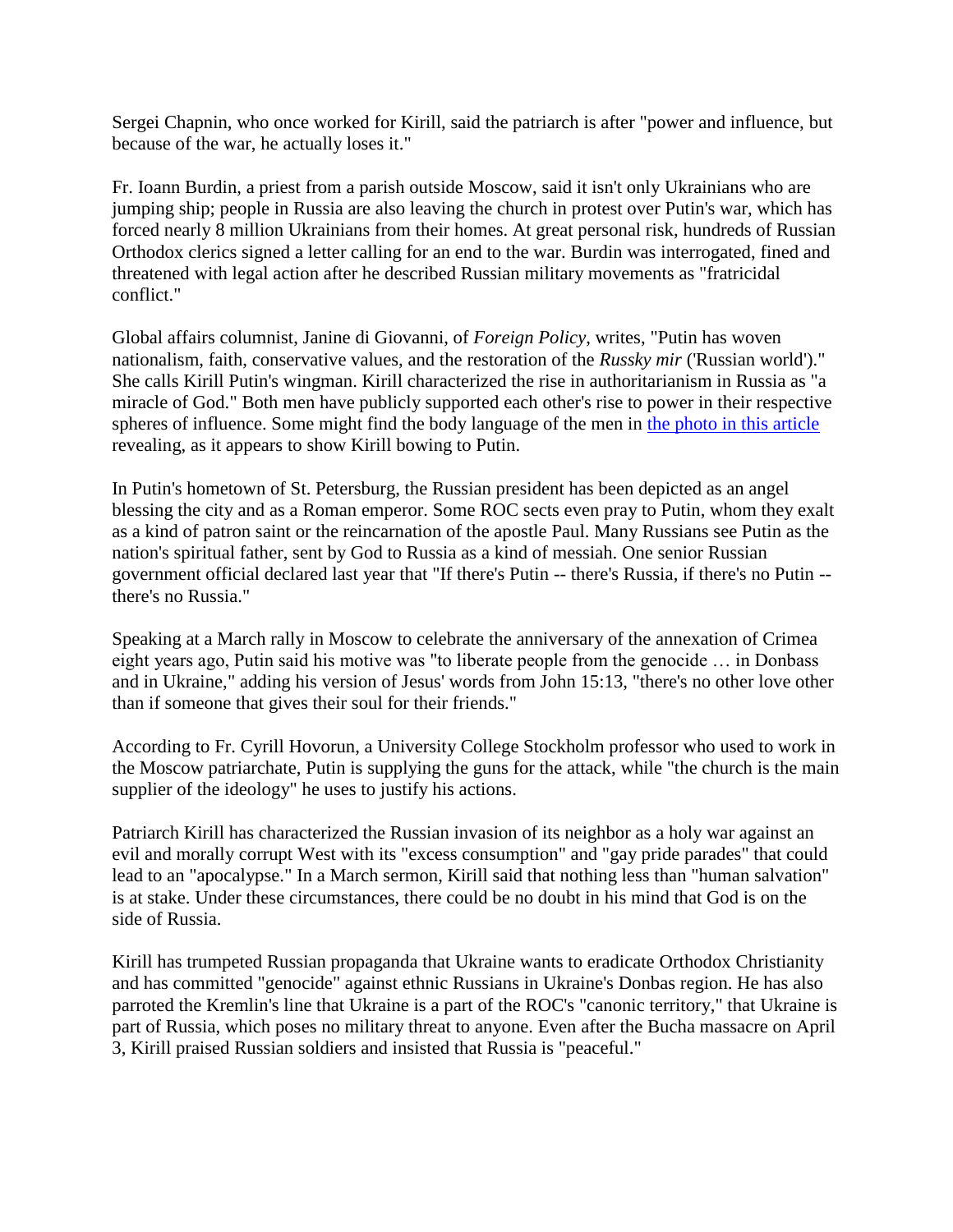Paul Coyer, a contributor to *Forbes Magazine*, wrote in 2015 that the ROC played a critical role in "publicly conflating the mission of the Russian state under Vladimir Putin's leadership with the mission of the Church." The patriarch and president have worked closely together, Coyer said, "to sacralize the Russian national identity … based upon a shared, theologically-informed vision of Russian exceptionalism" that was used in the past to bolster the rule of "the Holy Orthodox Czar."

Tatiana Bondarenko, a 53-year-old Ukrainian Orthodox Christian, lost her home in Donetsk in the 2014 war, and her husband, who was killed in the current conflict in Mariupol in March. Homeless again, Bondarenko said, "Please, my God, Patriarch Kirill has blessed this war, he is not the one who has a moral right to tell us that 'God is love,'" her eyes flooding with tears. "He has blessed Putin's friend, commander [Victor] Zolotov and the Russian soldiers to kill us, Orthodox believers of Ukraine."

Ukrainian Orthodox Church clergy are calling for an international ecclesiastical tribunal to hold Kirill accountable for what they term the "heresy" of blessing "the physical destruction of his flock by Russian troops."

"We … can't continue to remain in any form of canonical subordination to the Moscow patriarch. This is a command of our Christian conscience."

Russian pastor Andre Furmanov told *World* correspondent Jill Nelson that religious minorities in Russia face hostility from the ROC as well as from the government. "My church, we literally have been kicked out of every place we ever rented. We bought a place and it was destroyed by the pro Orthodox extremists who would actually call us extremists," he said. Some pastors have been arrested and churches raided, as efforts to curb dissent have increased, he added.

More than 15,000 anti-war protesters have been arrested since the war against Ukraine picked up momentum in February. Anyone who describes the military operation in negative terms faces a possible 15-year prison sentence. Under such circumstances, it isn't easy to fight state-sponsored repression, Furmanov stressed, but he wants Ukrainians to know that Russians love them and pray for them, and that they are trying to counteract the false narratives promoted by the government and the official church dogma.

"The responsibility of what is happening now lies on all of us," the Russian priest, Burdin, said.

More on this story can be found at these links:

[Putin's War Creates Schism in Russian Orthodox Church \(Video 5:21\).](http://url6748.thewiredword.com/ls/click?upn=FXq18njYKHucetmqt-2BDlq1FBKxYdp2FmeaGp0Ma9-2B9WvKtV5kaDYKFEAYEtc-2FNcX-2BQvBZEWBPOhiSvo6sV4qtYkS5-2FjWVLNBKUU8-2FhiOG4w-3DNX-3_3P4Kxku8HPj-2F7I4XoZ3-2FXv9OsSYMv1idSWZlXhhfbq-2BSQce3dwmMi3-2FKRL57X8zahNWVMqSXIuLV2CogM9cAPZCCtnbhb1KEvMJTnX859-2BxMxmjExZjj5tjzI-2FXiu1u8SuLPhKAMyyOIHFyztzoKk62RqLBZthxenAUOwch4vqrhuRaeoKqVnX61-2FQ5NYuJOgrMnl5KGJJhnBQd8dNMpjjqUypAuvELnUVRaYFCl6UYmiulnoGGRnJYA8hC7DQuFXe4fsesu8fIEpBalOom3OmvwPFjGmnYB3VRPasnLvDKNgWED59bIchovnFEJkPj18JF5H-2FI9v00IR9TPi6TWs-2BJrN3Eo57PnsM26zHF3Fqb4VAnIXDAMDrBnM4IHIVbMA8DoQ-2F6WfFOm60Eod78E1s0qWWTSww2dcCNXUWPRNNmNOIvpeFJKHUaA-2FbiGrt5B-2FAu8Eh4BW2Nan7UHDCTmTabi3BwPYk0wwOfbQzx2-2BJgbfHjWzU4lk9Y5M7AXVtdC) *CBS News* [Patriarch Kirill of Moscow.](http://url6748.thewiredword.com/ls/click?upn=FXq18njYKHucetmqt-2BDlq61p0luJwrIFuhZf6sTRrImX4lISTK4L35jZG3lvyMRoMayjfCtQCvQvk3qnAGpik5WOU21PPqugQmO-2B5a7nYk4-3D_gig_3P4Kxku8HPj-2F7I4XoZ3-2FXv9OsSYMv1idSWZlXhhfbq-2BSQce3dwmMi3-2FKRL57X8zahNWVMqSXIuLV2CogM9cAPZCCtnbhb1KEvMJTnX859-2BxMxmjExZjj5tjzI-2FXiu1u8SuLPhKAMyyOIHFyztzoKk62RqLBZthxenAUOwch4vqrhuRaeoKqVnX61-2FQ5NYuJOgrMnl5KGJJhnBQd8dNMpjjqUypAuvELnUVRaYFCl6UYmiulnoGGRnJYA8hC7DQuFXe4fsesu8fIEpBalOom3OmvwPFjGmnYB3VRPasnLvDKJQ4wNURE7PmHyc9oMt5TVpGdwFQvaTSRm-2FegLecREHm-2Bntqcyld6mO9dZNkgW8rOLbJvr3kSBxVOah0vOiHsnaXa4sQyE6QQLu156YSGHzehPcUd9ZVco92V6ggoogdne8KPc4pPlNVO9JMKVD7Df1l-2F0HeROBrhhIpSTCfro62h1eIO8UXyFfiy3wPzG0L6FQJ6j7-2FyUvoNoYbs6K7IQ) *Wikipedia* [\(Un\)Holy Alliance: Vladimir Putin, The Russian Orthodox](http://url6748.thewiredword.com/ls/click?upn=FXq18njYKHucetmqt-2BDlq2HlwJ-2BwPad5hLJ5wttVlFFWZQxGObDjL1K8lPykmcaq61dpwdUN7jaVYiZYuRrEpfCZ7f9m9u8ehPfw7zpLH6MloJe3BddGZ5ddALb-2B82EoV4ImTPbAa-2BOWlMkTf-2F1Ef72m594q9lzvixI5k8TORJCB4Lp10DiL6Ya3JQU8xQe8gQKg_3P4Kxku8HPj-2F7I4XoZ3-2FXv9OsSYMv1idSWZlXhhfbq-2BSQce3dwmMi3-2FKRL57X8zahNWVMqSXIuLV2CogM9cAPZCCtnbhb1KEvMJTnX859-2BxMxmjExZjj5tjzI-2FXiu1u8SuLPhKAMyyOIHFyztzoKk62RqLBZthxenAUOwch4vqrhuRaeoKqVnX61-2FQ5NYuJOgrMnl5KGJJhnBQd8dNMpjjqUypAuvELnUVRaYFCl6UYmiulnoGGRnJYA8hC7DQuFXe4fsesu8fIEpBalOom3OmvwPFjGmnYB3VRPasnLvDL-2Bfykg5Rea8CvjMk2Ys6tnhLrUN9oefPO3bg2txMVPB2d1TJ1f6U8L8d-2BPDCDEtZangY-2FauMu-2F2Qxg-2Bw4zDl5VX-2BXgkhTaQpfUucEMiAAWb1hcLFamDaqUAvXK1v3UZvjYsjYpG7oU7ocOefjcDJ36rBFnuPrs8BuPta-2BGaedSM5xiZyT0X8L6Mk8HbzKWlGJ6QXbmmhpRASOLXWVBi4O4) Church and Russian Exceptionalism. *[Forbes](http://url6748.thewiredword.com/ls/click?upn=FXq18njYKHucetmqt-2BDlq2HlwJ-2BwPad5hLJ5wttVlFFWZQxGObDjL1K8lPykmcaq61dpwdUN7jaVYiZYuRrEpfCZ7f9m9u8ehPfw7zpLH6MloJe3BddGZ5ddALb-2B82EoV4ImTPbAa-2BOWlMkTf-2F1Ef72m594q9lzvixI5k8TORJCB4Lp10DiL6Ya3JQU8xQe8gQKg_3P4Kxku8HPj-2F7I4XoZ3-2FXv9OsSYMv1idSWZlXhhfbq-2BSQce3dwmMi3-2FKRL57X8zahNWVMqSXIuLV2CogM9cAPZCCtnbhb1KEvMJTnX859-2BxMxmjExZjj5tjzI-2FXiu1u8SuLPhKAMyyOIHFyztzoKk62RqLBZthxenAUOwch4vqrhuRaeoKqVnX61-2FQ5NYuJOgrMnl5KGJJhnBQd8dNMpjjqUypAuvELnUVRaYFCl6UYmiulnoGGRnJYA8hC7DQuFXe4fsesu8fIEpBalOom3OmvwPFjGmnYB3VRPasnLvDL-2Bfykg5Rea8CvjMk2Ys6tnhLrUN9oefPO3bg2txMVPB2d1TJ1f6U8L8d-2BPDCDEtZangY-2FauMu-2F2Qxg-2Bw4zDl5VX-2BXgkhTaQpfUucEMiAAWb1hcLFamDaqUAvXK1v3UZvjYsjYpG7oU7ocOefjcDJ36rBFnuPrs8BuPta-2BGaedSM5xiZyT0X8L6Mk8HbzKWlGJ6QXbmmhpRASOLXWVBi4O4)* [United in Faith, Divided by War.](http://url6748.thewiredword.com/ls/click?upn=FXq18njYKHucetmqt-2BDlqxMzt9y-2B0Ej8D6TYXICZ2Jk6PyEZstOy4nGGLVQ3ZgSqqY12LtWVnX-2BKZfoCK9smhQUiiJ-2FYASbgdsxkBlJgfqY-3DZpz7_3P4Kxku8HPj-2F7I4XoZ3-2FXv9OsSYMv1idSWZlXhhfbq-2BSQce3dwmMi3-2FKRL57X8zahNWVMqSXIuLV2CogM9cAPZCCtnbhb1KEvMJTnX859-2BxMxmjExZjj5tjzI-2FXiu1u8SuLPhKAMyyOIHFyztzoKk62RqLBZthxenAUOwch4vqrhuRaeoKqVnX61-2FQ5NYuJOgrMnl5KGJJhnBQd8dNMpjjqUypAuvELnUVRaYFCl6UYmiulnoGGRnJYA8hC7DQuFXe4fsesu8fIEpBalOom3OmvwPFjGmnYB3VRPasnLvDIh7UyYPwlwCWjoiYy3aEUkNozIH8v9dWktuzd46eTdMYzS0K0jwxAfrPkCO2JC-2FYiot-2FDq-2FgoZR8NyKM2uc4E8vGogHdIL8QmfjLY-2Bq2g64zC-2B-2FdrJ5LmbVByjxMT2PiPZeekhNYX5A-2FQW6RALItsytlgXAn-2F6TUHzSVVEV9jXehG6DLmcFPXhMH87o2Tvxv4kuNR6ojFNwh63wB3TuVZq) *World* Patriarch Kirill / A Former KGB Spy & Spiritual Guru Is the Driving Force Behind Putin's [Ukraine War \(Video 8:28\).](http://url6748.thewiredword.com/ls/click?upn=FXq18njYKHucetmqt-2BDlq9mQh3HGS5wtkxMy67YtUhgSEOAHKGOKnh4ry25gDk-2BNN0BMgxHGXX-2B72fvAqwTJ0Q-3D-3D5LQd_3P4Kxku8HPj-2F7I4XoZ3-2FXv9OsSYMv1idSWZlXhhfbq-2BSQce3dwmMi3-2FKRL57X8zahNWVMqSXIuLV2CogM9cAPZCCtnbhb1KEvMJTnX859-2BxMxmjExZjj5tjzI-2FXiu1u8SuLPhKAMyyOIHFyztzoKk62RqLBZthxenAUOwch4vqrhuRaeoKqVnX61-2FQ5NYuJOgrMnl5KGJJhnBQd8dNMpjjqUypAuvELnUVRaYFCl6UYmiulnoGGRnJYA8hC7DQuFXe4fsesu8fIEpBalOom3OmvwPFjGmnYB3VRPasnLvDIBa9oGo32zigGxY9sYKRRBN90mg5tTN38V5SefjSYCebzYC4gy-2FiIjWpOI1b-2F3i-2BE4X5GKYdQJpgzLi-2FQZ78-2FLzCJdeZPcSNcxiOZnShV0ohLhkqZ2A5bTvc-2B14EMUtXzE4KJU3Rn9d5nKcbsBkOFP-2FUv8FjiotXynt5tLOB-2Bw6gt0XQcoNoRh0MxdNeNKEia1HD3CEhhHVKMAhLnSoVUV) *CRUX*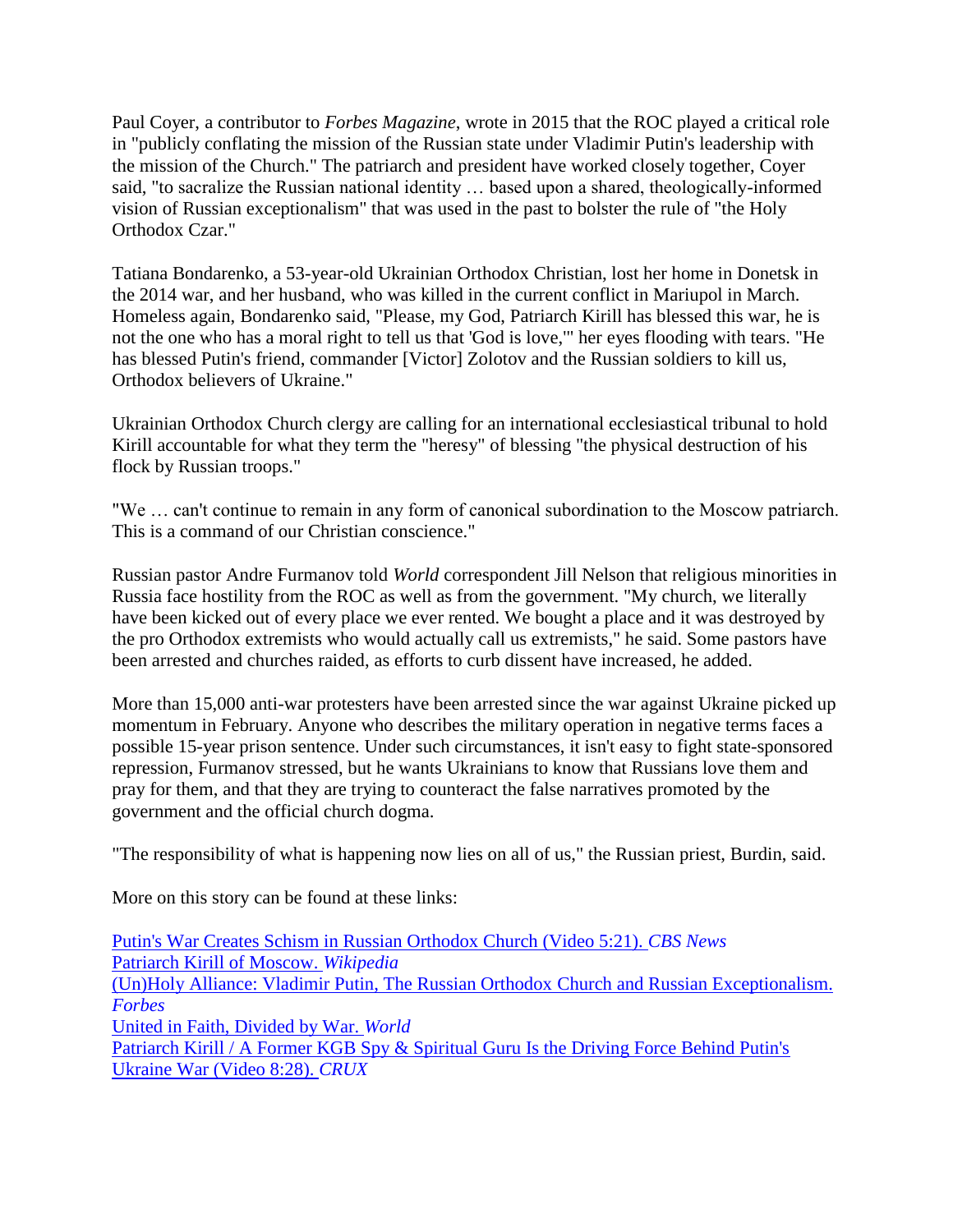# **The Big Questions**

1. Where do you see evidence of "unholy alliances" between government agents and religious figures in the Bible? Where have alliances between government and religion in the Bible been more positive?

2. What factors contribute to unhealthy church-state relationships, and how can those factors be minimized?

3. How might church-state partnerships be formed that could be beneficial to society, as well as useful to religious and governmental organizations?

4. How should church leaders hold themselves and one another accountable to teach the truth and to live out the ethics of Jesus Christ?

5. When church leaders betray the Lord and fail to protect those under their care, what should the people of God do?

# **Confronting the News With Scripture and Hope**

Here are some Bible verses to guide your discussion:

# **Mark 12:13, 17**

*Then [the chief priests, the scribes and the elders] sent to him some Pharisees and some Herodians to trap him in what he said. … Jesus said to them, "Give to the emperor the things that are the emperor's, and to God the things that are God's." And they were utterly amazed at him.* (For context, read [Mark 11:27-33;](http://url6748.thewiredword.com/ls/click?upn=FXq18njYKHucetmqt-2BDlq7yUGu2EWPSz-2Brkxn3-2Blc81laFvNpatXtNw2c8uopxzg-2BZV2j1C4KfwljWDp-2BirGg0vpC1q0-2FN6-2BWNulY7b82rLxnKF0kGDpsl4Ll5avdoPwm6pO_3P4Kxku8HPj-2F7I4XoZ3-2FXv9OsSYMv1idSWZlXhhfbq-2BSQce3dwmMi3-2FKRL57X8zahNWVMqSXIuLV2CogM9cAPZCCtnbhb1KEvMJTnX859-2BxMxmjExZjj5tjzI-2FXiu1u8SuLPhKAMyyOIHFyztzoKk62RqLBZthxenAUOwch4vqrhuRaeoKqVnX61-2FQ5NYuJOgrMnl5KGJJhnBQd8dNMpjjqUypAuvELnUVRaYFCl6UYmiulnoGGRnJYA8hC7DQuFXe4fsesu8fIEpBalOom3OmvwPFjGmnYB3VRPasnLvDJaXXZ8x1O60Ux-2BVEnfUM6PKP-2F4paSLxeNz80IP83rQjcI7mTgFcu0JCu84Ox5b5gzEQ8VK3TYJXbdulUIFRPgOAdpbZZb0qO6PuRdvFpfYwwkFwU9m9h5-2FF0Hcba2JBQv1hl0gCGuNcQa2hBbdFq7ASdo1UnrKpq3mkwDnhGuvWat5Gi1np-2B7nh7vmwFmMChLEiVbKDfxd9X6lmSjD-2BD7Y) [12:1-17.](http://url6748.thewiredword.com/ls/click?upn=FXq18njYKHucetmqt-2BDlq7yUGu2EWPSz-2Brkxn3-2Blc81laFvNpatXtNw2c8uopxzgdY49fz0U2go233GoQnUhV6vKVt8iuSBLImtUMVzMNGxpKzaJiDRruYw3nsv5gpTEPPiw_3P4Kxku8HPj-2F7I4XoZ3-2FXv9OsSYMv1idSWZlXhhfbq-2BSQce3dwmMi3-2FKRL57X8zahNWVMqSXIuLV2CogM9cAPZCCtnbhb1KEvMJTnX859-2BxMxmjExZjj5tjzI-2FXiu1u8SuLPhKAMyyOIHFyztzoKk62RqLBZthxenAUOwch4vqrhuRaeoKqVnX61-2FQ5NYuJOgrMnl5KGJJhnBQd8dNMpjjqUypAuvELnUVRaYFCl6UYmiulnoGGRnJYA8hC7DQuFXe4fsesu8fIEpBalOom3OmvwPFjGmnYB3VRPasnLvDIaifB2OSdzxFE0zztRq4hO43k4oE2nudPlUfnsMrNK5jSQWs2bb6tprhqUKRYl0v6Maq8DqT5s46cfUQ2dvT-2F9qlp56Mc8SPJphcPQBIxuhAXjOss7hhvoRnB2KV1ro0ZzWtqBEiKpzcMpOD9V3sysACGvRehtAdRiEXIVN-2BixbylpDFHAJ1cp5R-2BC2ltzTL1yKM-2BEiQ-2B3rr7hSHMlPuhO))

Shakespeare's phrase, "Misery acquaints a man with strange bedfellows," from *The Tempest*, has been reworded in recent years to read, "Politics makes strange bedfellows," meaning that sometimes people who don't seem to have anything in common come together to achieve a common political interest.

In this incident, an odd group came together with the common goal of trying to trip Jesus up. The chief priests, the scribes and the elders, the Pharisees and the Herodians shared some things in common, but differed in other significant ways. They all wished to have the heavy boot of the Roman occupiers off their necks, but disagreed about what should replace the status quo. For some, who benefited from a symbiotic relationship with Rome, they didn't really want to rock the boat. The Pharisees wanted to restore the kingdom of David, while the Herodians' goal was to preserve the throne for a member of the Herodian dynasty.

So this group presented Jesus with a conundrum: Should they pay taxes to the hated Roman emperor, or not? They thought that no matter how Jesus answered, he would be in trouble with someone. If he advocated paying taxes, the people would rise up in anger, but if he suggested that they should refuse to pay, the wrath of the entire Roman Empire would squash him like a bug!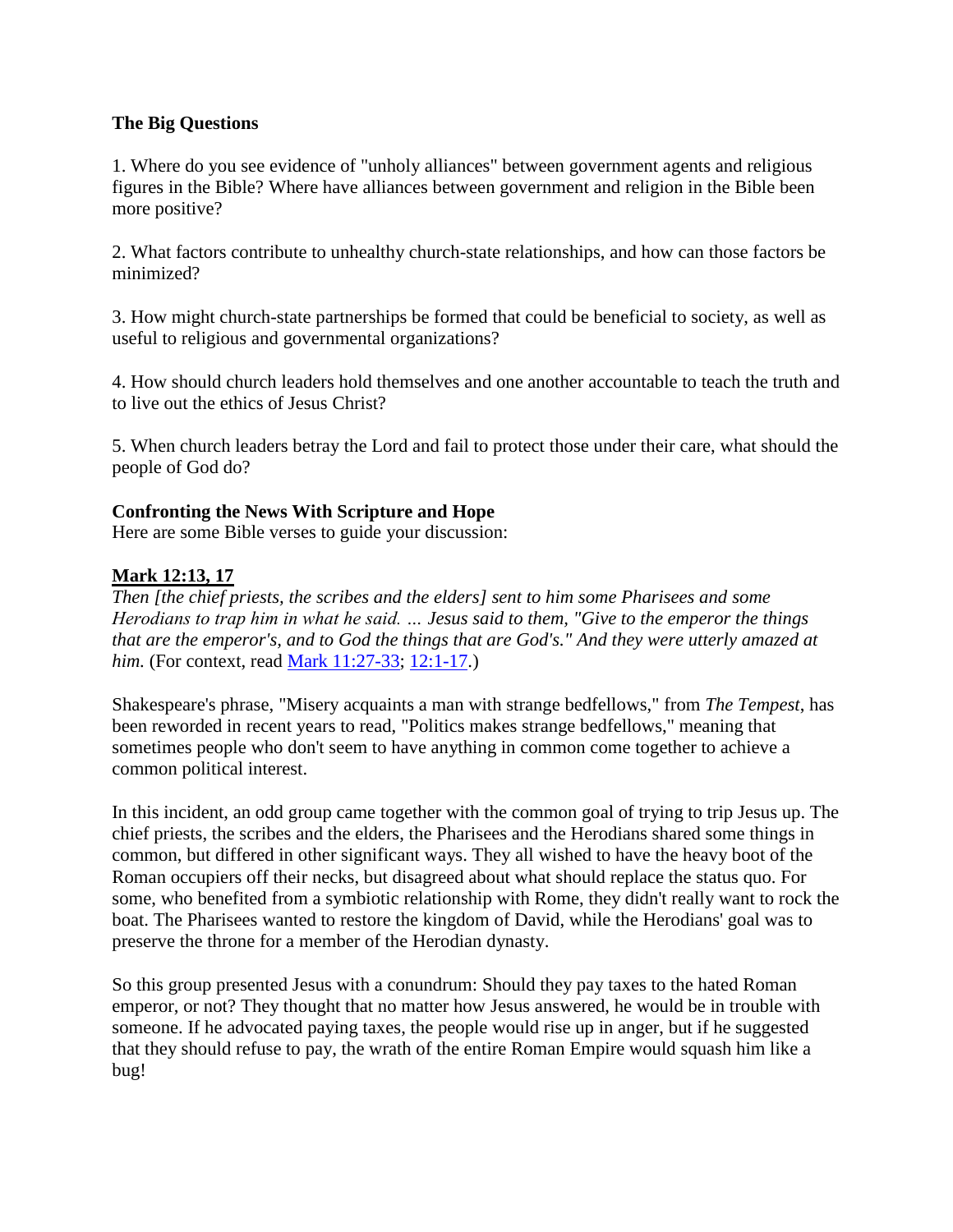But Jesus saw through their hypocrisy, and asked to see a coin of the realm. Then he asked, "Whose head is this, and whose title?" They answered, "The emperor's."

The answer to your question, Jesus was suggesting, is not an "either-or" but a "both-and" proposition. You have certain obligations to human rulers, and other obligations to the divine king. Give to each what rightfully belongs to them.

**Questions:** How would you define the things "that belong to the emperor" and the things "that belong to God"? How are those things different? What should you do if an earthly ruler demands that you give him or her things "that belong to God"?

# **Luke 23:2, 10-12**

*They began to accuse him,* saying, *"We found this man perverting our nation, forbidding us to pay taxes to the emperor, and saying that he himself is the Messiah, a king." … The chief priests and the scribes stood by, vehemently accusing him. Even Herod with his soldiers treated him with contempt and mocked him; then he put an elegant robe on him, and sent him back to Pilate. That same day Herod and Pilate became friends with each other; before this they had been enemies.* (For context, read [Luke 23:1-25.](http://url6748.thewiredword.com/ls/click?upn=FXq18njYKHucetmqt-2BDlq7yUGu2EWPSz-2Brkxn3-2Blc81laFvNpatXtNw2c8uopxzgejP-2Fz6ZaWzM-2BKEe6xEhjaS4YSv9FkPSW3eqGD92v6V3X4b0h5MyVMR3nKyeVgVjAzYmq_3P4Kxku8HPj-2F7I4XoZ3-2FXv9OsSYMv1idSWZlXhhfbq-2BSQce3dwmMi3-2FKRL57X8zahNWVMqSXIuLV2CogM9cAPZCCtnbhb1KEvMJTnX859-2BxMxmjExZjj5tjzI-2FXiu1u8SuLPhKAMyyOIHFyztzoKk62RqLBZthxenAUOwch4vqrhuRaeoKqVnX61-2FQ5NYuJOgrMnl5KGJJhnBQd8dNMpjjqUypAuvELnUVRaYFCl6UYmiulnoGGRnJYA8hC7DQuFXe4fsesu8fIEpBalOom3OmvwPFjGmnYB3VRPasnLvDJDKIItl4QvOiczfGr2fh2oBO3-2Bnbt-2FqRSS-2FwyaVJtZvFUwJr-2FOPXT9w9lQ5Gkcb1PN5IY5y-2BmPRtmYjkF7axqmETHAmBVq-2BzbcDLNMBa20llNx-2FrgpsF9TjYsSprtBgUAv7fBf9ZPQ4fkRrFTVf8PxlBTN3jm-2FpEFhw3kc5OGmZEiWAX284hwPMYSafGXLI6a1MkZS48KZWANU10H5gYQd))

In another instance of politics making strange bedfellows, at Jesus' arraignment before Pilate, the Roman governor, the prisoner's accusers lied about him and pushed Pilate's fear buttons. The preceding scripture text makes it clear that Jesus did not forbid the Jews from paying taxes to the emperor. But they claimed that Jesus had declared himself to be the Messiah, a king, a troublemaker who stirred up the people (v. 5), which would have alarmed Pilate, who was responsible for nipping any hint of rebellion against Caesar in the bud.

When the accusers let slip that Jesus was from Galilee, Pilate thought he saw a way to pass the buck to Herod, who had jurisdiction of that region (vv. 6-7). But when Herod couldn't get anywhere with his interrogation, he listened to the prosecution's witnesses (the chief priests and the scribes), and then joined with his soldiers in mocking Jesus, before sending him back to Pilate (vv. 8-11).

Then Pilate called together Jesus' accusers, the leaders and the people, and announced that neither he nor Herod had found him guilty of any of the charges they had made against him. Even so, Pilate would acquiesce to their request that Jesus be punished in some way, by flogging him (vv. 13-16). But the crowd demanded the death sentence, "and their voices prevailed" (v. 23).

**Questions:** Why do you think this unjust trial and cruel verdict became the catalyst that turned Herod and Pilate from enemies into allies and friends? Why do you think Pilate went along with the religious leaders, even though he had concluded that Jesus was innocent?

# **John 18:36-37**

*Jesus answered, "My kingdom is not from this world. If my kingdom were from this world, my followers would be fighting to keep me from being handed over to the Jews. But as it is, my kingdom is not from here." Pilate asked him, "So you are a king?" Jesus answered, "You say that*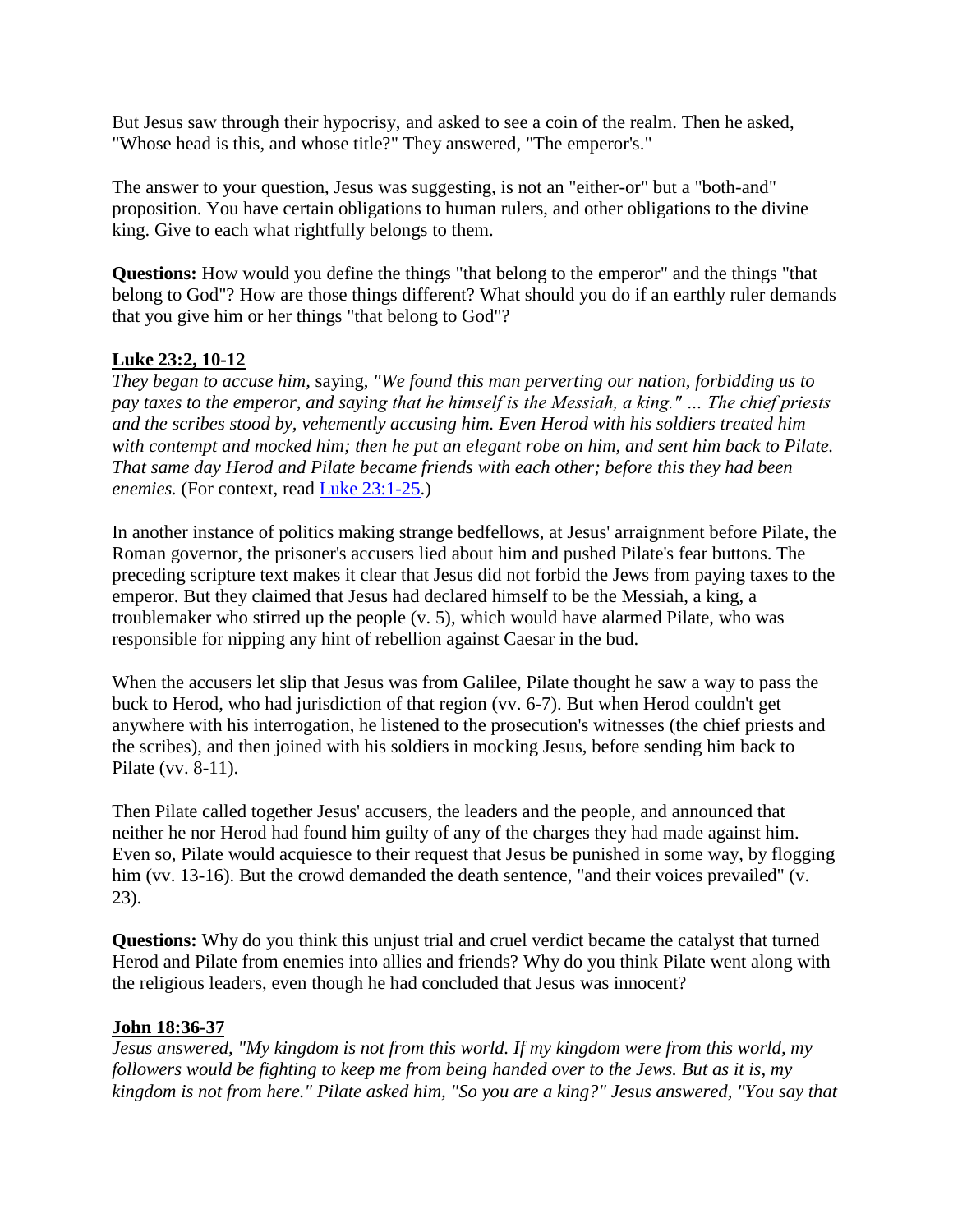*I am a king. For this I was born, and for this I came into the world, to testify to the truth. Everyone who belongs to the truth listens to my voice.*" (For context, read [John 18:28-40.](http://url6748.thewiredword.com/ls/click?upn=FXq18njYKHucetmqt-2BDlq7yUGu2EWPSz-2Brkxn3-2Blc81laFvNpatXtNw2c8uopxzg0pBdzg214GTckX3A8Ioh21q1GfoK5YbHPxrbO6XYLpHVdWlJ5-2FYLK8ihZoTb1-2BCrpFoP_3P4Kxku8HPj-2F7I4XoZ3-2FXv9OsSYMv1idSWZlXhhfbq-2BSQce3dwmMi3-2FKRL57X8zahNWVMqSXIuLV2CogM9cAPZCCtnbhb1KEvMJTnX859-2BxMxmjExZjj5tjzI-2FXiu1u8SuLPhKAMyyOIHFyztzoKk62RqLBZthxenAUOwch4vqrhuRaeoKqVnX61-2FQ5NYuJOgrMnl5KGJJhnBQd8dNMpjjqUypAuvELnUVRaYFCl6UYmiulnoGGRnJYA8hC7DQuFXe4fsesu8fIEpBalOom3OmvwPFjGmnYB3VRPasnLvDI1yeilX8KytJ3SWh6ClsElvOs0SuCGK7UIrKOFnzGXJcF5oPpBXidc5LWgpTmN-2BWzHVba0DctWgGH-2FLv7JidEYE-2Bfz7irGdj1ObzEbvQ-2BRMsJEmBKD7ptC1mZA3-2B93QMfor5-2BX7UEvikMCnT-2BdF6DeDNFc8vpzsuEKAs7K1pMTUrystlufjfuN6HurWat6c61B8VDqWB67HnQ4CK5oIRyM))

Jesus began his ministry by proclaiming the coming of the kingdom of God. That kingdom was the focus of many of his parables. When Jesus was brought before Pilate, the Roman governor asked him whether he was the king of the Jews. Jesus replied with the words in this text.

**Questions:** What might be a modern equivalent of fighting to keep Jesus from being handed over to his enemies? Where, if at all, do you see people doing this today? Does this mean that they are looking for a worldly kingdom headed by Jesus? What might motivate them?

What makes the kingdom of God different from earthly kingdoms? What kind of kingdom are you fighting for?

### **Matthew 4:8-9**

*Again, the devil took him to a very high mountain and showed him all the kingdoms of the world and their splendor; and he said to him, "All these I will give you, if you will fall down and worship me."* (For context, read [Matthew 4:1-11.](http://url6748.thewiredword.com/ls/click?upn=FXq18njYKHucetmqt-2BDlq7yUGu2EWPSz-2Brkxn3-2Blc81laFvNpatXtNw2c8uopxzgwaPZgUaFa6FIjSM5sgaEFiMPb6RhK542Qq5oSwsmsBZel4CER-2BwEhezu96AtD-2BxBTF7h_3P4Kxku8HPj-2F7I4XoZ3-2FXv9OsSYMv1idSWZlXhhfbq-2BSQce3dwmMi3-2FKRL57X8zahNWVMqSXIuLV2CogM9cAPZCCtnbhb1KEvMJTnX859-2BxMxmjExZjj5tjzI-2FXiu1u8SuLPhKAMyyOIHFyztzoKk62RqLBZthxenAUOwch4vqrhuRaeoKqVnX61-2FQ5NYuJOgrMnl5KGJJhnBQd8dNMpjjqUypAuvELnUVRaYFCl6UYmiulnoGGRnJYA8hC7DQuFXe4fsesu8fIEpBalOom3OmvwPFjGmnYB3VRPasnLvDKp-2F2WfBVi-2FcwVMCIDYF27qhFyoh6XLXgs3OCtBGUfGPwI8meW0UI8pwbRUTd7l7J1fitsXNlgkaGsehpIBzFzLSjTKctYLKjeXYxCpp6p5PSuVaPJDS4ekJNQIO9X6qw6PLh-2BYSHfHWee2Og0FIkzzMBTFSKRDgFKOwOluIf-2FBwKZFwlG4FjI3QC4nel81YlM5ONTqJZTpxcC7nQuxi3vd))

### **Matthew 16:24-26**

*Then Jesus told his disciples, "If any want to become my followers, let them deny themselves and take up their cross and follow me. For those who want to save their life will lose it, and those who lose their life for my sake will find it. For what will it profit them if they gain the whole world but forfeit their life? Or what will they give in return for their life?"* (For context, read [Matthew 16:21-28.](http://url6748.thewiredword.com/ls/click?upn=FXq18njYKHucetmqt-2BDlq7yUGu2EWPSz-2Brkxn3-2Blc81laFvNpatXtNw2c8uopxzgI1SQvC-2BrUnNwvrzcSdUhIy9FVj7nGLGV-2BgR3ZAbKtDqqJw4-2F1X0nYAy360oSK4aOD_Ke_3P4Kxku8HPj-2F7I4XoZ3-2FXv9OsSYMv1idSWZlXhhfbq-2BSQce3dwmMi3-2FKRL57X8zahNWVMqSXIuLV2CogM9cAPZCCtnbhb1KEvMJTnX859-2BxMxmjExZjj5tjzI-2FXiu1u8SuLPhKAMyyOIHFyztzoKk62RqLBZthxenAUOwch4vqrhuRaeoKqVnX61-2FQ5NYuJOgrMnl5KGJJhnBQd8dNMpjjqUypAuvELnUVRaYFCl6UYmiulnoGGRnJYA8hC7DQuFXe4fsesu8fIEpBalOom3OmvwPFjGmnYB3VRPasnLvDIVK-2Fkz8OsOO0GhQaa3IWf4JHc2-2BXy2NA-2F04bJW6n7nWhpBiz7suBrKRzZzvC0HAHDhR35DLdK1BsmH1B9XEcznjB-2Btk1QcfZmCXJ8ymkYTRSceLUMw8qyU-2FgAySjzCCdn35ut78bjGr7RuqD8sIN3PWpmT9NxBbRKGwa8WKpUApT3H006V2Biv5bXZDklxLi5GiA7TyMbJQTjKr3lz8nCc))

At the beginning of Jesus' earthly ministry, after his baptism, Jesus spent 40 days in the wilderness, where he was tempted and tried by the devil. Our first text describes the third recorded way the devil tempted Jesus, who refused Satan's offer with the words: "Away with you, Satan! for it is written, 'Worship the Lord your God, and serve only him'" (4:10). Jesus was determined to build God's kingdom, even though it cost him his life.

In the second text, Jesus foretold the suffering and death he would face before his resurrection, but Peter rebuked him (16:21-22). Jesus recognized Satan's third temptation in Peter's words, and answered him in much the same way as he responded to the devil in the wilderness: "Get behind me, Satan! You are a stumbling block to me; for you are setting your mind not on divine things but on human things."

It is as if Jesus said, "You would prefer I take the easy way to glory, but that is not God's way! What would it profit me if I gained all the kingdoms of the world and their splendor, but forfeited my very soul? Even so, if you want to follow me, you must be prepared for a life of self-sacrifice."

**Questions:** Why do you think Peter pushed back against the idea that suffering and death were integral to the way Jesus understood his mission and what it would cost?

What for you is the hardest thing about following Jesus? Why do it, if it is so hard?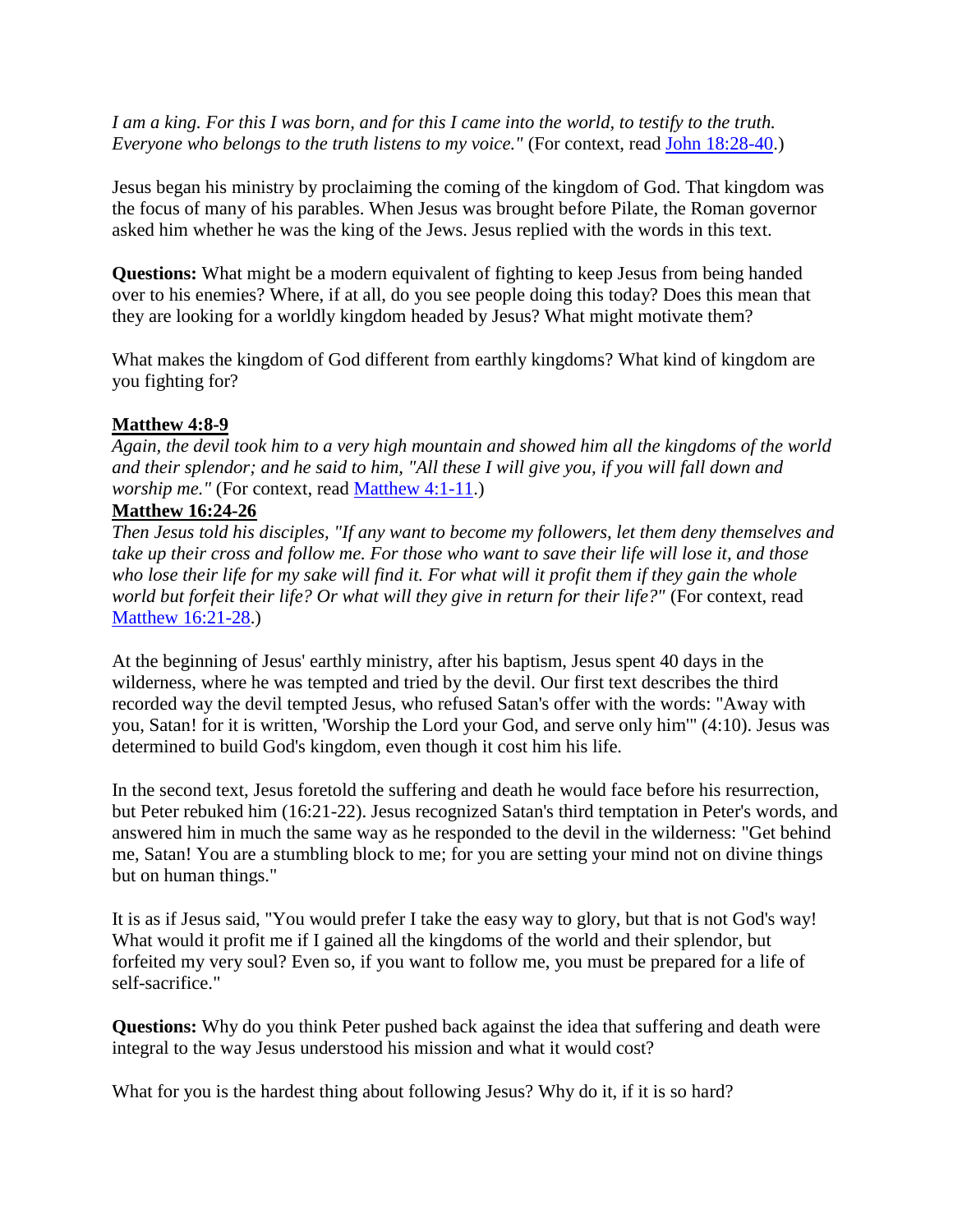#### **For Further Discussion**

1. Respond to this, from John Wesley's Sermon 37, "The Nature of Enthusiasm":

 "Beware you are not a fiery, persecuting enthusiast. Do not imagine that God has called you (just contrary to the spirit of Him you style your Master) to destroy men's lives, and not to save them. Never dream of forcing men into the ways of God. Think yourself, and let think. Use no constraint in matters of religion. Even those who are farthest out of the way never compel to come in by any other means than reason, truth and love."

2. Last September, cultural analyst, Mark Hadley, [reviewed the science-fiction movie](http://url6748.thewiredword.com/ls/click?upn=FXq18njYKHucetmqt-2BDlq-2FXRp3oisLhkliCify-2BV6lZ9ArhyRcrXQxSC5ltxr7U8C5PrlDHdU5tldIognn2k5w-3D-3DQEX3_3P4Kxku8HPj-2F7I4XoZ3-2FXv9OsSYMv1idSWZlXhhfbq-2BSQce3dwmMi3-2FKRL57X8zahNWVMqSXIuLV2CogM9cAPZCCtnbhb1KEvMJTnX859-2BxMxmjExZjj5tjzI-2FXiu1u8SuLPhKAMyyOIHFyztzoKk62RqLBZthxenAUOwch4vqrhuRaeoKqVnX61-2FQ5NYuJOgrMnl5KGJJhnBQd8dNMpjjqUypAuvELnUVRaYFCl6UYmiulnoGGRnJYA8hC7DQuFXe4fsesu8fIEpBalOom3OmvwPFjGmnYB3VRPasnLvDKOs8NVDsFnm414m3looV3EWtENw4CpTa1TDJFJ2CUdJKdJVaQ-2FISQMEMeH4y-2FZAbcZOe7fIQvViiRqoED6yW2ZEPOv-2FIR0uCH-2FEFhBn5GeKhJzT8O95wQT0GLwJfXKBa7gmOWtVsLmpqdindnx4fS31cU2doVYmhnzGe8OuJmqCaLEXbAnB2gAVPwXftfhekhmLpGVk-2Bqn9fh3ynjSfPrS) *Dune*, with special attention to its message about what he calls "religion's cozy relationship with power."

 "The imperial government both takes advice from and wields power over the dominant faith," Hadley wrote. But the Reverend Mother character warns that the government-religion partnership benefits neither in the long run: "When religion and politics travel in the same cart, the riders believe nothing can stand in their way. Their movements become headlong -- faster and faster and faster. They put aside all thoughts of obstacles and forget the precipice does not show itself to the man in a blind rush until it's too late."

 "Historically speaking, the closer the faithful have come to power, the more fraught the relationship has become," Hadley adds. "The question is, why do men and women of good conscience continue to make this mistake?"

How would you answer Hadley's question?

3. Mark Hadley points us to  $1$  Samuel 8, when the people of Israel ask the prophet Samuel to appoint a king over them. Their "ostensible goals of national faithfulness and peace are not bad things," Hadley says. But the deeper problem with their request was that "it revealed their desire to be kingmakers and their preference for a ruler who would serve their purposes. In short, it is a goal that takes God off the throne." They wanted to wield power, in place of God.

 What do we need to do to ensure that we keep honoring God as God, and never try to usurp God's place on the throne?

4. Damaris Parsitau, a lecturer and researcher in Religion and Gender Studies, [reported in](http://url6748.thewiredword.com/ls/click?upn=FXq18njYKHucetmqt-2BDlqz33l13-2BWJm-2BJfAD0b5VOLVaf5WDY0QgBuasLGdKTfa9gv-2B9HlpkC7NeUUQkPYTqQu4i-2Ff-2Bw-2FofyHcuvho-2BuoqcQrT3n1IWo5c4D7HaRDMBWfw25KvJ-2BClWqVxwcgW5z5w-3D-3DSrTT_3P4Kxku8HPj-2F7I4XoZ3-2FXv9OsSYMv1idSWZlXhhfbq-2BSQce3dwmMi3-2FKRL57X8zahNWVMqSXIuLV2CogM9cAPZCCtnbhb1KEvMJTnX859-2BxMxmjExZjj5tjzI-2FXiu1u8SuLPhKAMyyOIHFyztzoKk62RqLBZthxenAUOwch4vqrhuRaeoKqVnX61-2FQ5NYuJOgrMnl5KGJJhnBQd8dNMpjjqUypAuvELnUVRaYFCl6UYmiulnoGGRnJYA8hC7DQuFXe4fsesu8fIEpBalOom3OmvwPFjGmnYB3VRPasnLvDJ1srsmbJIf5KW-2Fp4fcO3iH6nuUhWP4yosCodGru-2B-2BWZHYquNLf9F5KYfVNDavNbAyblSXKMTnaRDm07IikqJNIR-2F4a3dQtkOWtyQroQiVXXVJEWQIz0nrEP7rxrS5tsJ3GrV74FiSohQq58WtZVNUmDR2ImW4l6tuxzemxA3Tj8iRlGLRbsXdMqek6GxYOYjkCrIJCoL-2Br5N9SmvOh5taM) *The [Elephant](http://url6748.thewiredword.com/ls/click?upn=FXq18njYKHucetmqt-2BDlqz33l13-2BWJm-2BJfAD0b5VOLVaf5WDY0QgBuasLGdKTfa9gv-2B9HlpkC7NeUUQkPYTqQu4i-2Ff-2Bw-2FofyHcuvho-2BuoqcQrT3n1IWo5c4D7HaRDMBWfw25KvJ-2BClWqVxwcgW5z5w-3D-3DSrTT_3P4Kxku8HPj-2F7I4XoZ3-2FXv9OsSYMv1idSWZlXhhfbq-2BSQce3dwmMi3-2FKRL57X8zahNWVMqSXIuLV2CogM9cAPZCCtnbhb1KEvMJTnX859-2BxMxmjExZjj5tjzI-2FXiu1u8SuLPhKAMyyOIHFyztzoKk62RqLBZthxenAUOwch4vqrhuRaeoKqVnX61-2FQ5NYuJOgrMnl5KGJJhnBQd8dNMpjjqUypAuvELnUVRaYFCl6UYmiulnoGGRnJYA8hC7DQuFXe4fsesu8fIEpBalOom3OmvwPFjGmnYB3VRPasnLvDJ1srsmbJIf5KW-2Fp4fcO3iH6nuUhWP4yosCodGru-2B-2BWZHYquNLf9F5KYfVNDavNbAyblSXKMTnaRDm07IikqJNIR-2F4a3dQtkOWtyQroQiVXXVJEWQIz0nrEP7rxrS5tsJ3GrV74FiSohQq58WtZVNUmDR2ImW4l6tuxzemxA3Tj8iRlGLRbsXdMqek6GxYOYjkCrIJCoL-2Br5N9SmvOh5taM)* last year on the challenge facing Christians in Kenya, as politicians court religious figures for support: "Anglican Church of Kenya (ACK) Archbishop Jackson Ole Sapit, … in 2019, warned ACK clerics against accepting corrupt money. 'Let us not allow Harambee money to become a subtle way to sanitize corrupt leaders,' said Sapit."

 Parsitau describes the exchange of money for power as a kind of covetousness, which, of course, is forbidden in one of the Ten Commandments.

 "Given the fact that liberal democracy thrives where the secular and religious domains keep a safe distance from each other, the churches' acceptance of hefty cash donations from politicians has led Kenyans to question the very credibility and legitimacy of these churches' leadership," Parsitau continued. "Donations to churches have brought to the fore the causal interplay between church and state, the intersection between faith, politics and governance issues. The donations have also raised critical questions about the relationship between Christianity and religio-ethnic politics."

 "In Kenya, God, politics, money and ethnicity are often inseparable," Parsitau asserted. "The appropriation of biblical language and rhetoric and its imagery by politicians during the